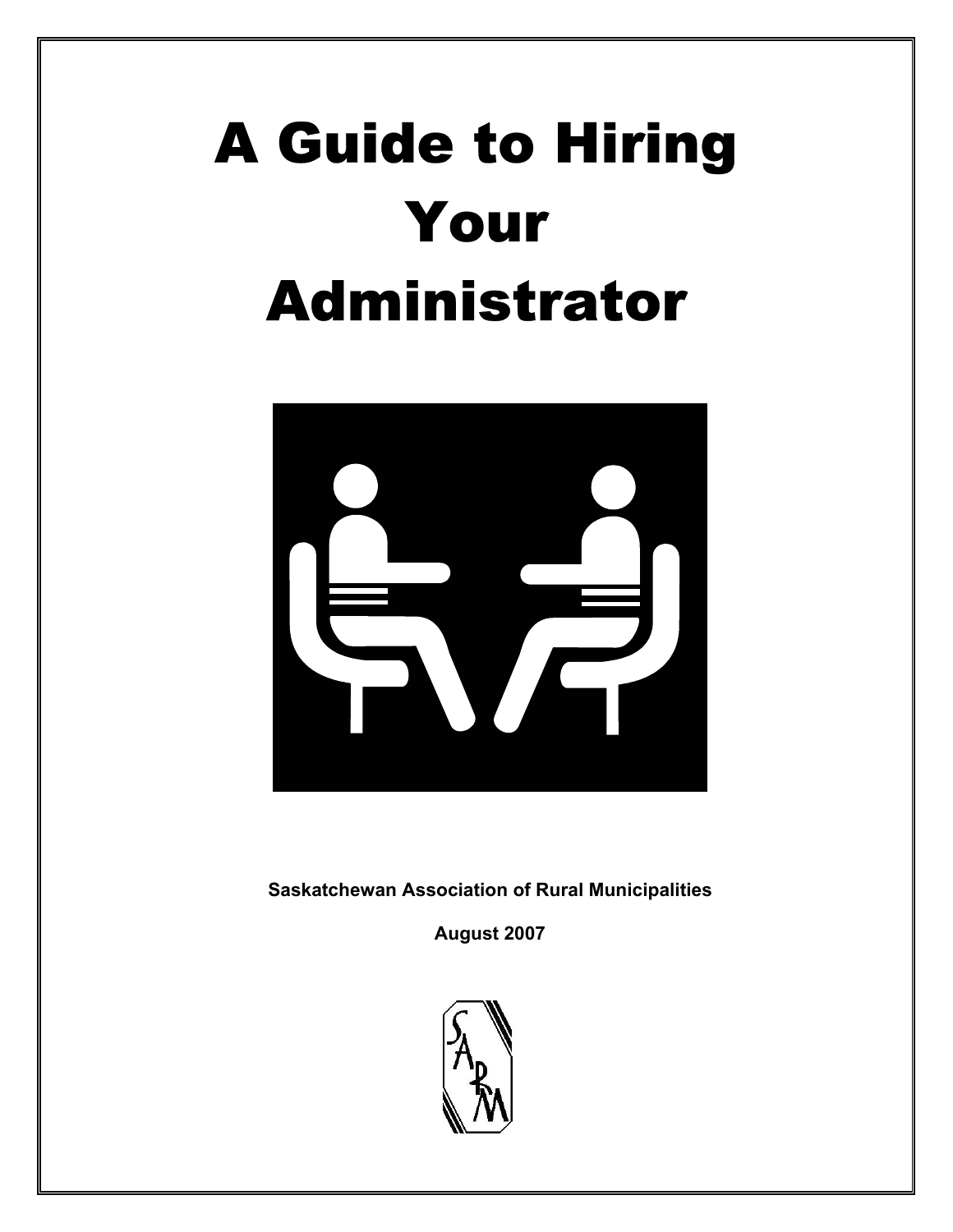## **A Guide to Hiring Your Administrator**

#### □ **INTRODUCTION – HIRING YOUR ADMINISTRATOR**

#### **- Taking Stock**

**- Embarking on a Recruitment Process**

### □ **STEP 1 – DETERMINING THE RESPONSIBILITIES & REQUIREMENTS OF AN ADMINISTRATOR**

**1.1 - Developing An Administrator Position Description** 

**1.2 - Sample Administrator Position Description** 

**1.3 - Core Skills**

### □ **STEP 2 – RECRUITING FOR THE POSITION**

- **2.1 Targeting Potential Candidates**
- **2.2 Developing an Administrator Advertisement**
- **2.3 Sample Advertisement**
- **2.4 Advertising Options**

### □ **STEP 3 - SCREENING APPLICANTS & CONDUCTING INTERVIEWS**

- **3.1 Screening Applicants**
- **3.2 Developing Interview Questions**
- **3.3 Sample Interview Questions**
- **3.4 Structuring the Interview**
- **3.5 Evaluating the Interview**
- **3.6 Sample Evaluation Sheet**
- **3.7 Second Interviews**

### □ **STEP 4 - CHECKING REFERENCES & MAKING A JOB OFFER**

**4.1 - Checking References** 

- **4.2 Letter of Offer and Terms of Employment**
- **4.3 Sample Letter of Offer**
- **4.4 Sample Letter to Unsuccessful Candidate**

*SARM would like to acknowledge and thank the Manitoba Intergovernmental Affairs and Trade Department for granting permission to use their document "A Guide to Hiring your Chief Administrative Officer" as a template for this document.*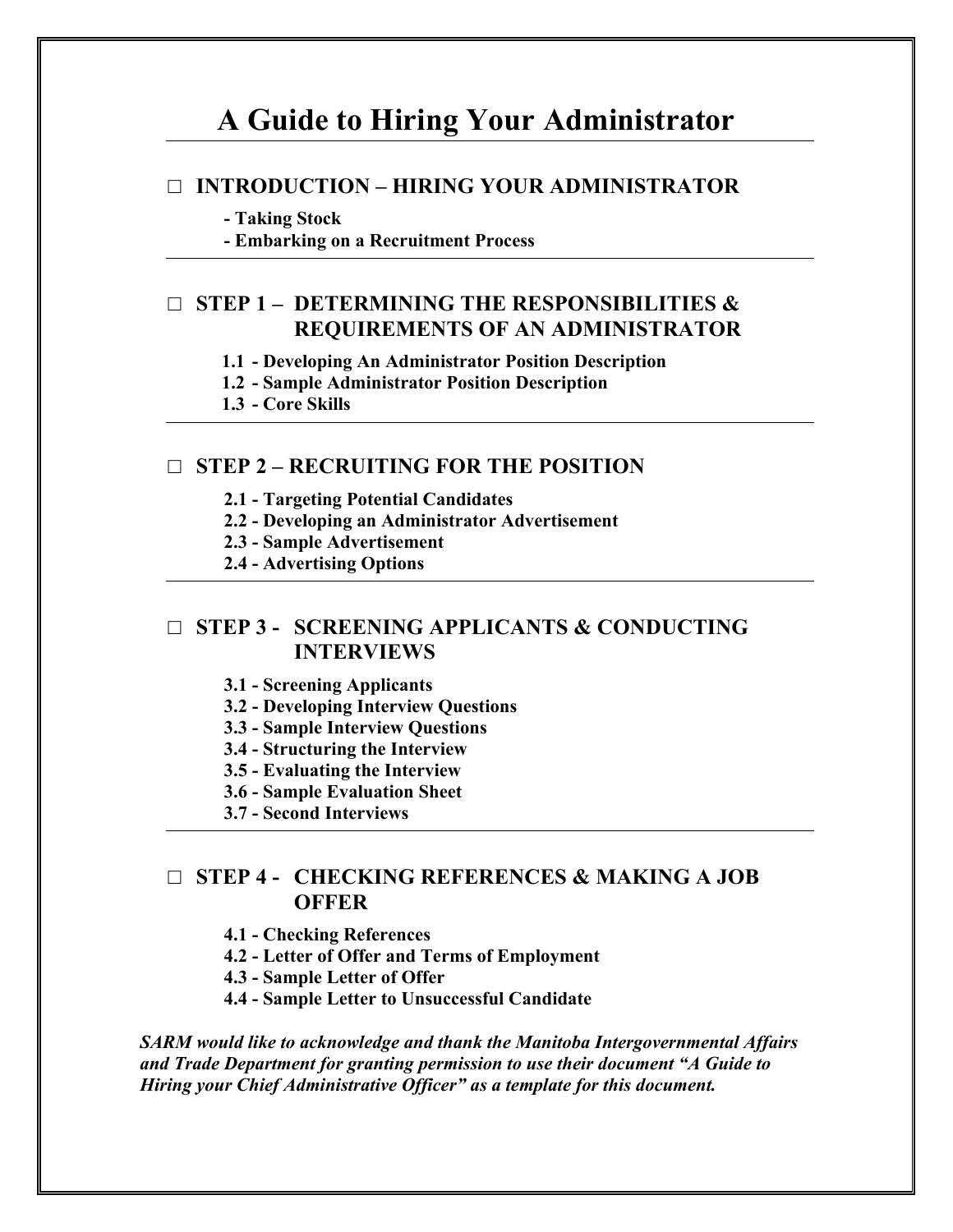# **INTRODUCTION – HIRING YOUR ADMINISTRATOR**

All municipalities, at one time or another, will be faced with the resignation or retirement of their Administrator. Given the key role the Administrator has in the municipality, the process of replacing an experienced Administrator – someone who has become extremely knowledgeable about your municipality over the years – can be daunting.

Councils should approach this challenge positively. Highly qualified people with the core skills required for an Administrator do exist and can be found from many walks of life – all the municipality has to do is find that one right person. *A Guide to Hiring Your Administrator* offers practical advice on the process for hiring a new Administrator.

### **Taking Stock**

The resignation or retirement of your Administrator presents a good opportunity to take stock of your municipality. Before embarking on the process of hiring a new Administrator, councils need to step back and gauge the municipality's strengths and understand its challenges. Where does council want the municipality to be in five or ten years, and what is council's vision? How can the municipality be positioned for the future? What type of skills would a new Administrator need to move the municipality forward?

Council may determine, based on the results of their review, that it wants to explore options for restructuring. Restructuring can help municipalities capture future opportunities and ensure the long-term health of their municipality. Restructuring can take many forms, including changing the way services are delivered (for example sharing an Administrator with another municipality) or even merging with another municipality.

Section 110 of *The Municipalities Act* provides the statutory requirement for the position of administrator of municipalities.

**110**(1) Every council shall establish a position of administrator of the municipality.

(2) A person who holds the position of administrator of the municipality must:

> (a) in the case of an administrator of a municipality other than a rural municipality, be qualified as required by *The Urban Municipal Administrators Act*; or

(b) in the case of a rural municipality, be qualified as

required by *The Rural Municipal Administrators Act.* 

(3) The administrator shall perform the duties and exercise the powers and functions that are assigned to an administrator:

(a) by this and other Acts: and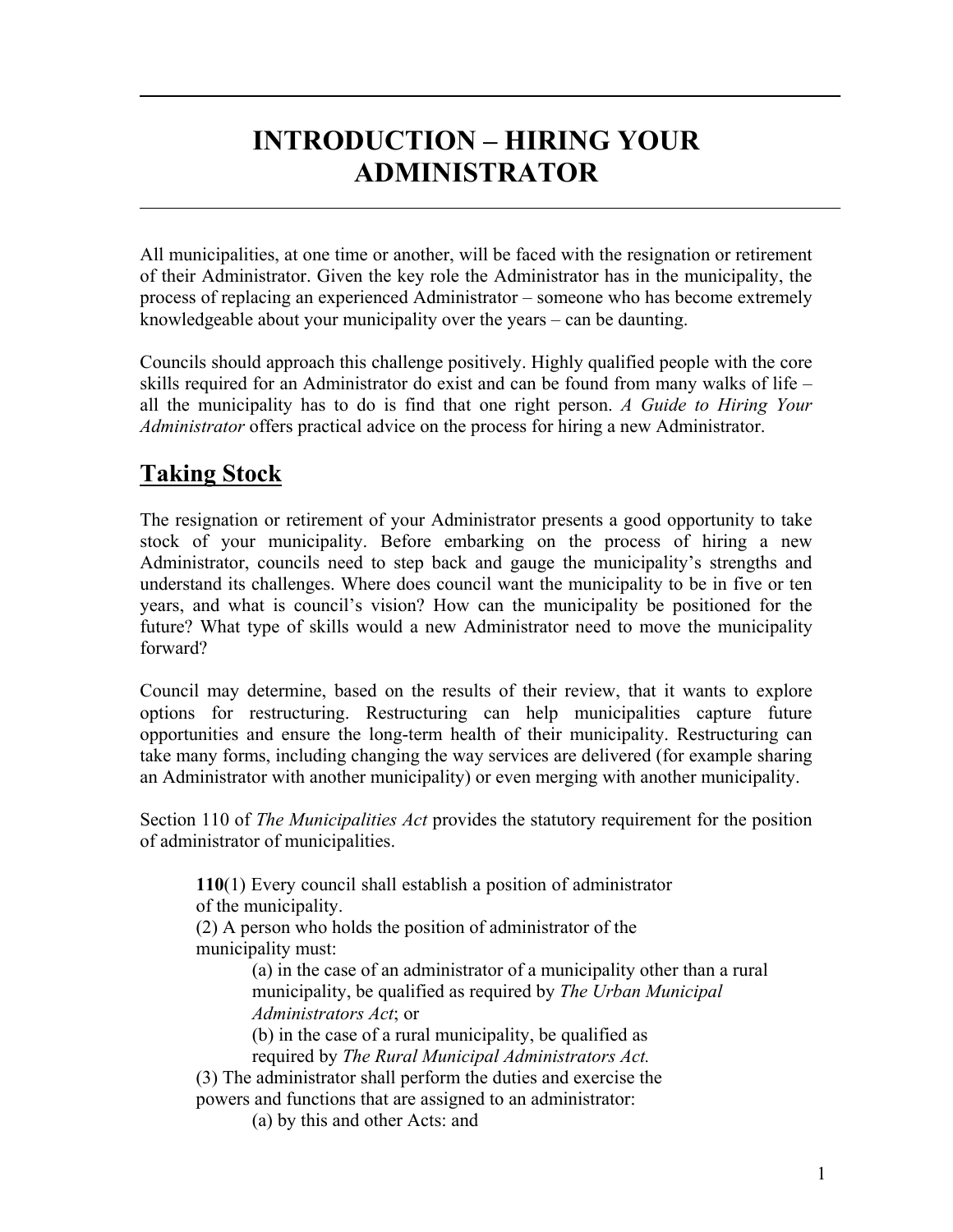#### (b) by the council

(4) Subject to the approval of the council, an administrator may delegate any of his or her powers, duties or functions to any employee of the municipality.

(5) A council may appoint a person to fill the position of administrator of the municipality in an acting capacity if for any reason the administrator is unable to act for a period of not more than three months or any longer period that the board of examiners may allow.

(6) In this section, board of examiners means the board of examiners established pursuant to an agreement mentioned in section 16 of *Urban Municipal Administrators Act* or section 11 of *The Rural Municipal Administrators Act*, as the case may be.

**114** The appointment of a person to the position of administrator or as a full-time municipal solicitor may be made, suspended or revoked only if the majority of council vote to do so.

### **Embarking on a Recruitment Process**

Council's decision to hire a new Administrator means development and implementation of a recruitment process to ensure that the best person possible for your municipality is hired to the position. The best person will have the qualifications council is looking for, but more importantly, will possess the necessary skills to take the municipality in the direction council has chosen for the future.

*A Guide to Hiring Your Administrator* outlines the critical steps that are necessary in the recruitment process. While municipalities will want to develop a recruitment process that is tailored for their particular circumstances, each of these critical steps should be undertaken:

**Step 1 – Determining the Responsibilities and Requirements of an Administrator** Developing a position description that clearly defines the duties and responsibilities, together with the results the Administrator will be expected to deliver, is the critical first step.

#### **Step 2 – Recruiting for the Position**

Targeting potential candidates, developing an effective Administrator job advertisement and evaluating options for advertising are keys to successful recruitment.

#### **Step 3 – Screening Applicants and Conducting Interviews**

The screening and interview processes are critical steps in choosing the right person for the Administrator job. This is the municipality's opportunity to evaluate whether prospective candidates possess the core and any additional skills required for the job.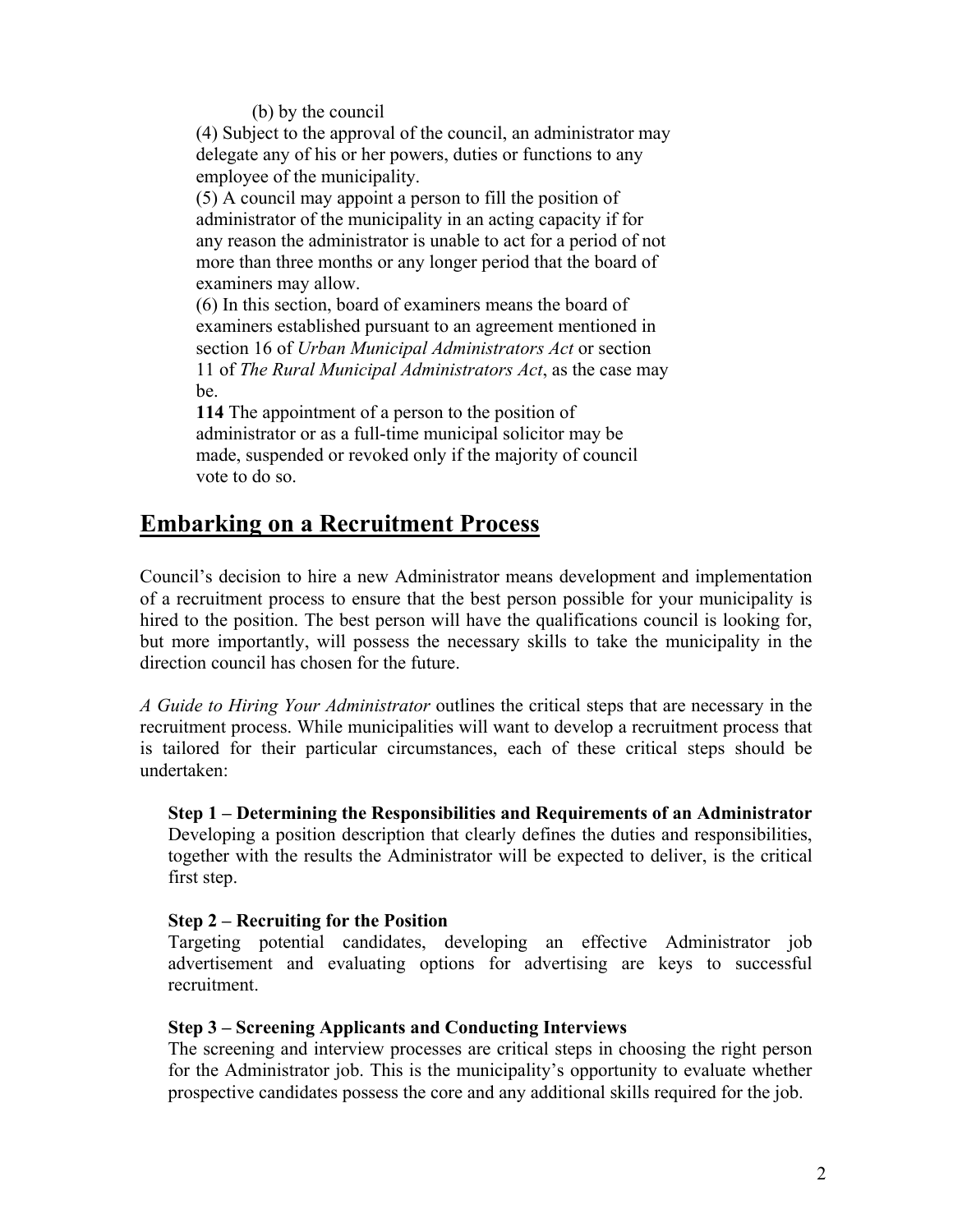### **Step 4 – Checking References and Making a Job Offer**

The reference check is the final critical step in the hiring process before making a job offer.

**Remember – a strong and successful municipality relies on its Administrator. A well-developed recruitment process ensures you hire a person who possesses the core skills your municipality needs now and into the future.**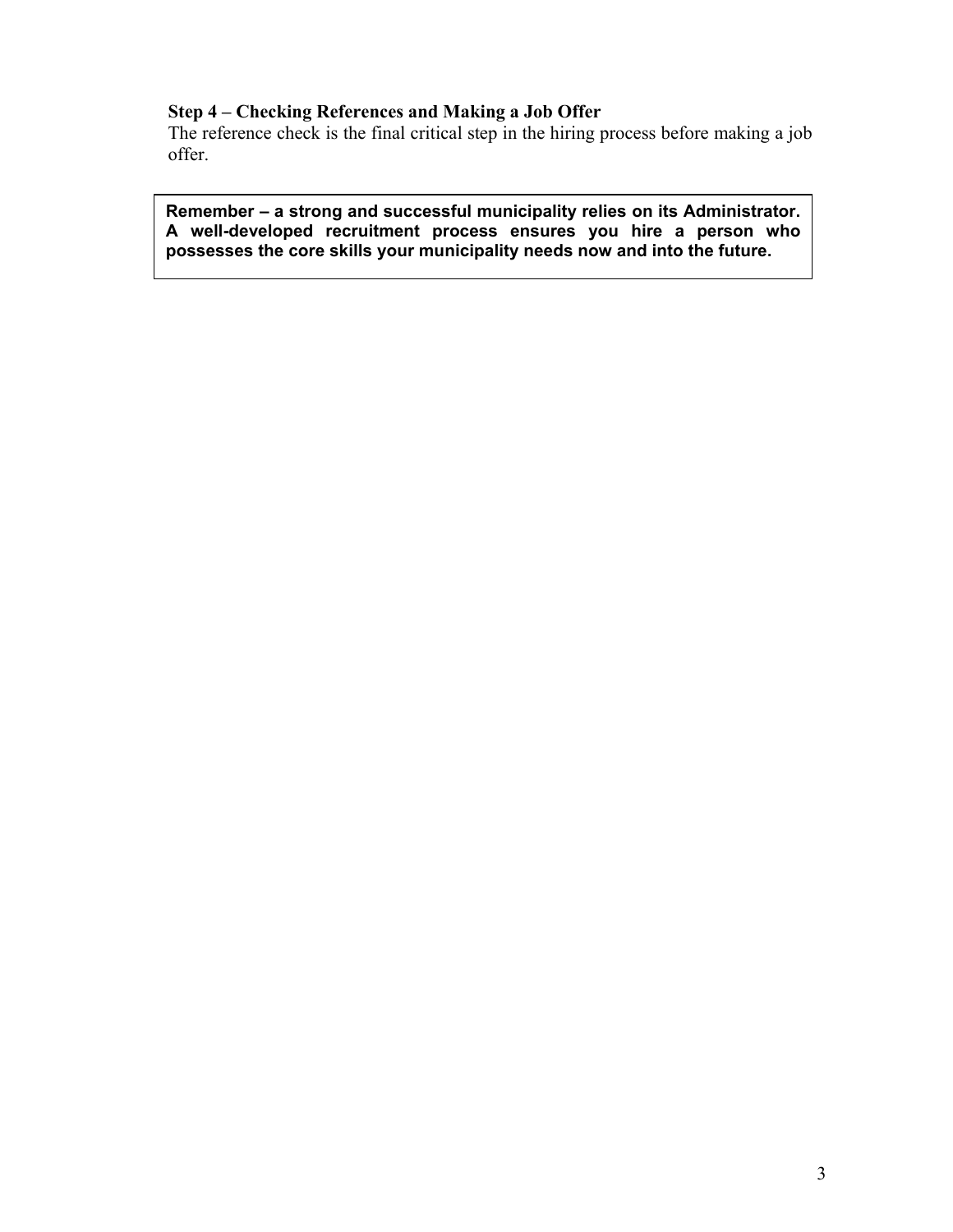# **STEP 1 – DETERMINING THE RESPONSIBILITIES & REQUIREMENTS OF AN ADMINISTRATOR**

### **1.1 - Developing an Administrator Position Description**

Developing a position description that clearly defines the duties and responsibilities of the Administrator is the first step in a successful recruitment process. An effective job description clearly defines the responsibilities of the job, as well as the results the Administrator will be expected to deliver, and should be relevant over time.

One of the most important aspects of good municipal government is an effective working relationship between council and the administration. Understanding how the administration of your municipality works assists municipal council members to carry out their role.

The administration or the employees, look after the day to day operations of the municipality. The key role of council is to provide leadership and set policy. The administrator is a policy advisor and ensures council's policies are carried out. It is important for staff to keep council informed and up to date on current and impending issues. The experience and knowledge of municipal administration and staff may enable council members to do their job more efficiently.

In rural municipalities, administrators must be qualified as required by *The Rural Municipal Administrators Act*. Certification of administrators is the responsibility of the *Board of Examiners*. The *Board of Examiners* consists of one person appointed by RMAA, one person by SARM and one or more persons appointed jointly by RMAA and SARM. Further information on certification of administrators can be obtained from the secretary of the *Board of Examiners.* The secretary's name and contact information can be obtained from the SARM office or from the Executive Director of RMAA.

An administrator is required to perform the duties and functions required by *The Municipalities Act,* other legislation and other duties that may be assigned by council.

### **Core Administrator Duties and Responsibilities**

The Administrator has specific duties and responsibilities, which are outlined in *The Municipalities Act*. The Administrator will either directly perform these, or will delegate them to another staff member, depending on the municipality's size. Regardless of how these duties and responsibilities are carried out, the Administrator always remains responsible under the Act.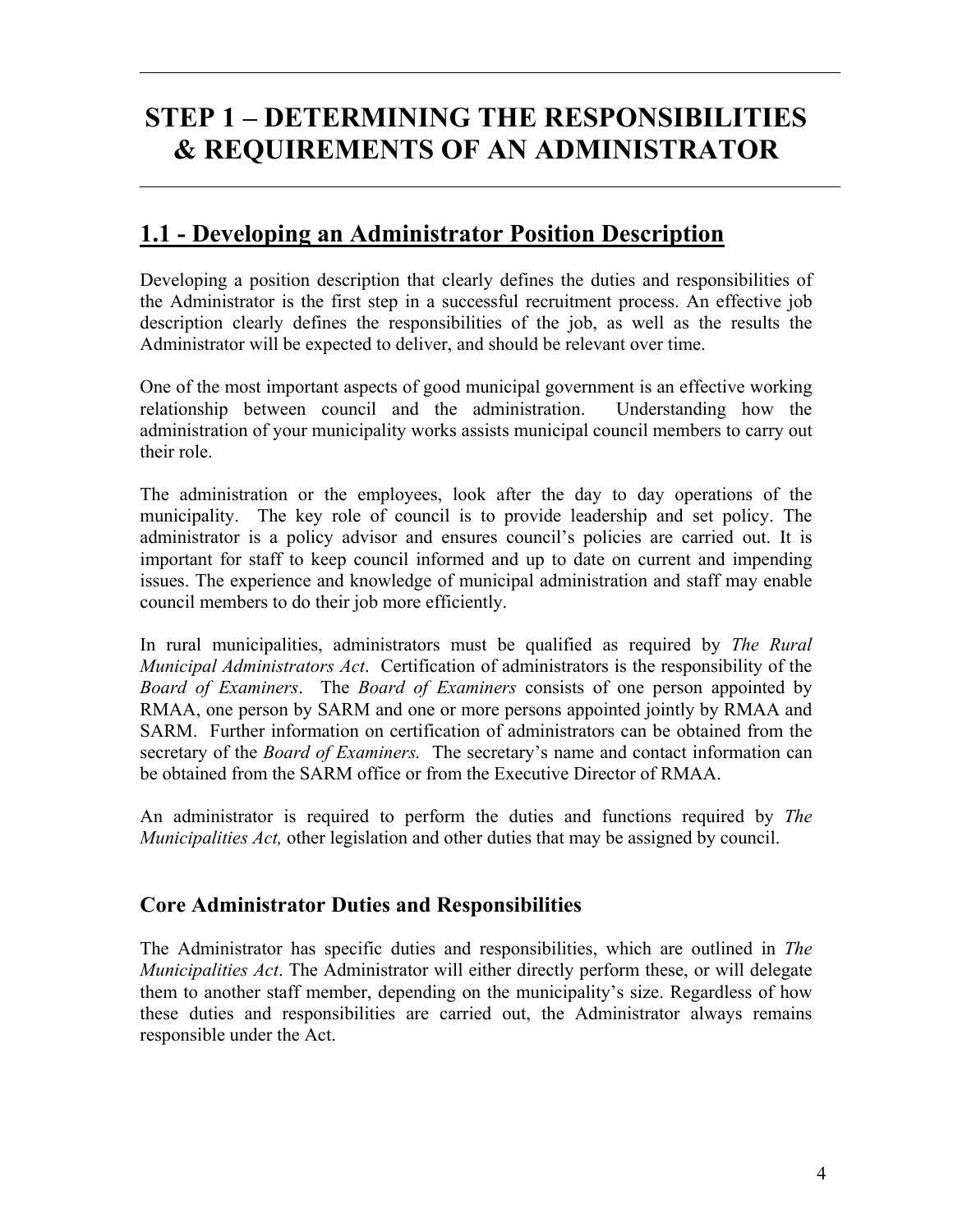Section 111 of *The Municipalities Act* outlines the statutory duties of the administrator.

**111**(1) The Administrator shall take charge of and safely keep all books, documents and records of the municipality that are committed to his or her charge and shall:

- (a) produce, when called for by the council, auditor, minister or other competent authority, all books, vouchers, papers and moneys belonging to the municipality; and
- (b) on ceasing to hold office, deliver all books, vouchers, papers and moneys belonging to the municipality to his or her successor in office or to any other person that the council may designate.

(2) The administrator shall ensure that:

(a) all minutes of council meetings are recorded;

(b) the names of the members of council present at council meetings are recorded;

(c) the minutes of each council meeting are given to council for approval at the next regular council meeting;

(d) the corporate seal of the municipality, bylaws and minutes of council meetings and other records and documents, funds and securities of the municipality are kept safe;

(e) the council is advised of its legislative responsibilities pursuant to this or any other Act;

(f) the minister is sent any statements, reports or other information with regard to the municipality that may be required by the minister to this or any other Act;

(g) the official correspondence of the council is carried out in accordance with council's directions;

(h) an indexed register containing certified copies of all bylaws of the municipality is maintained;

(i) cash collections that have accumulated to the amount determined by the council that is equal to or less than the amount for which the administrator is bonded or insured, but in any case not less than once a month nor more than once each day, are deposited in the name of the municipality in a bank or credit union designated by the council, of which the administrator may not be an employee;

(j) the funds of the municipality are disbursed only in the manner and to those persons that are directed by law or by the bylaws or resolutions of the council;

(k) a complete and accurate account of assets and liabilities and all transactions affecting the financial position of the municipality is maintained in accordance with generally accepted accounting principles; (l) the financial statements and information that the council may, by resolution, request are submitted to the council;

(m) on or before June 1 in each year, a financial statement is completed as required by section 185.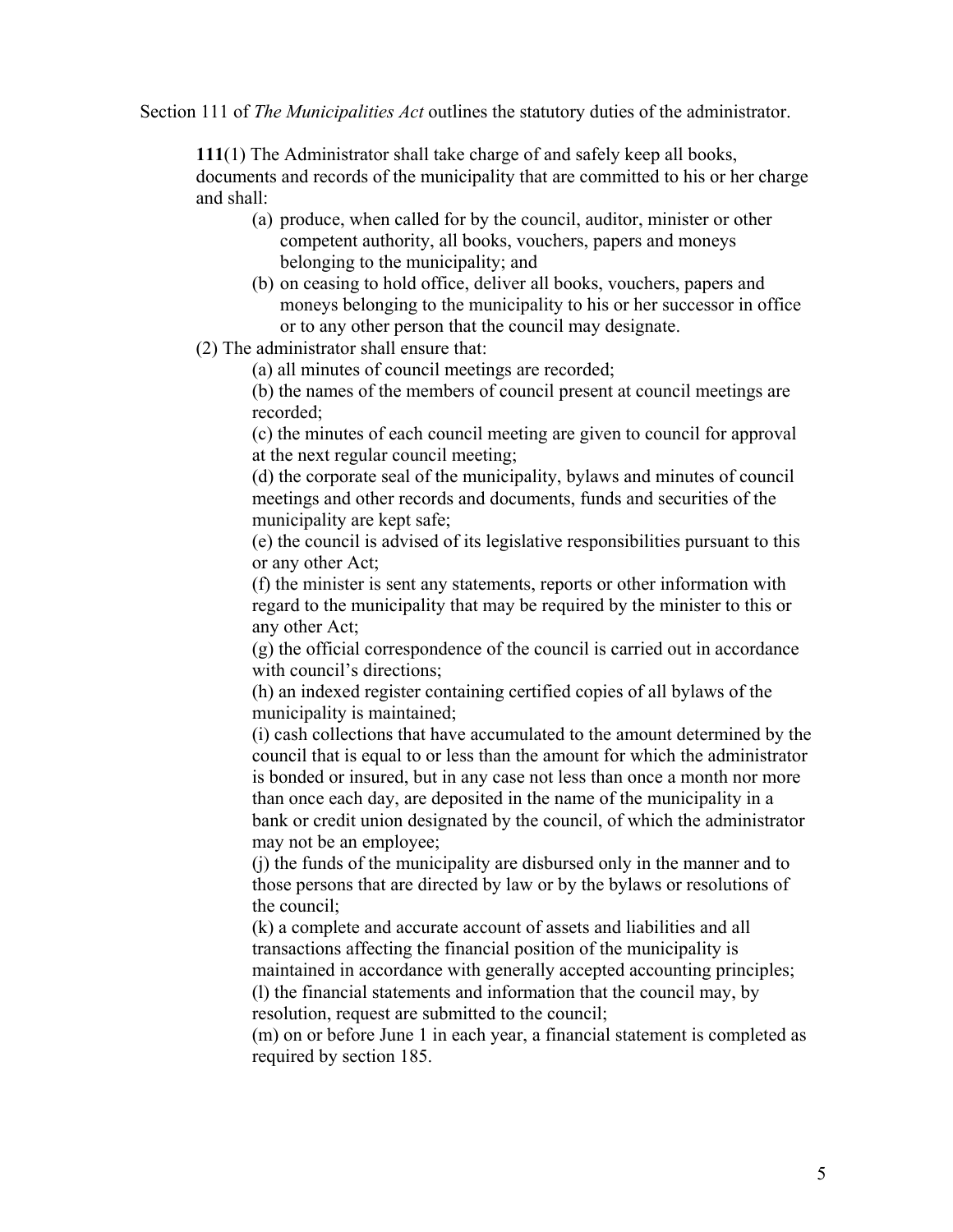### **Administration:**

The Administrator is the administrative head of the municipality and is responsible for the overall administration of the municipality including:

- **Meetings of Council** preparing and organizing all meeting agendas; recording the minutes of all municipal meetings; and providing council with sound advice on all aspects of municipal governance and legislative requirements.
- **By-laws** ensuring all required bylaws and resolutions are in-place and up-to-date; preparing resolutions and by-laws for the municipality.
- **Implementing council priorities** ensuring the policies, programs and services of the municipality are implemented; monitoring, evaluating and reporting back to council on the policies, programs and services of the municipality; and answering all public requests, inquiries and / or complaints, and ensuring a high standard of customer service.

### **Financial Management:**

Sound financial management is critical to the successful operation of the municipality. The duties of the Administrator in this regard are far reaching, including:

- **Preparing the annual financial plan** presenting options for the annual operating and capital budgets for council's consideration.
- **Monitoring the financial plan** preparing the monthly financial statements, an annual financial statement and cash flow projections as required.
- **Controlling**  the day-to-day accounting i.e. the accounts payable, accounts receivable, tax collections, payroll, monthly bank reconciliations and investments. This also includes ensuring that accurate records and books are kept of all of the financial affairs of the municipality, and making adjustments, as required, to the municipality's financial plan.
- **Reporting** providing council with up-to-date financial information on a regular and timely basis, ensuring that exceptions and issues are clearly identified, providing the Province with financial information and reports as required by legislation / agreements, working with the auditors when they are conducting the annual financial audit of the municipality and providing financial information to the public as required.
- **Taxation process** administering the entire taxation process, including the property assessment process, levying and collection of taxes and the tax enforcement process.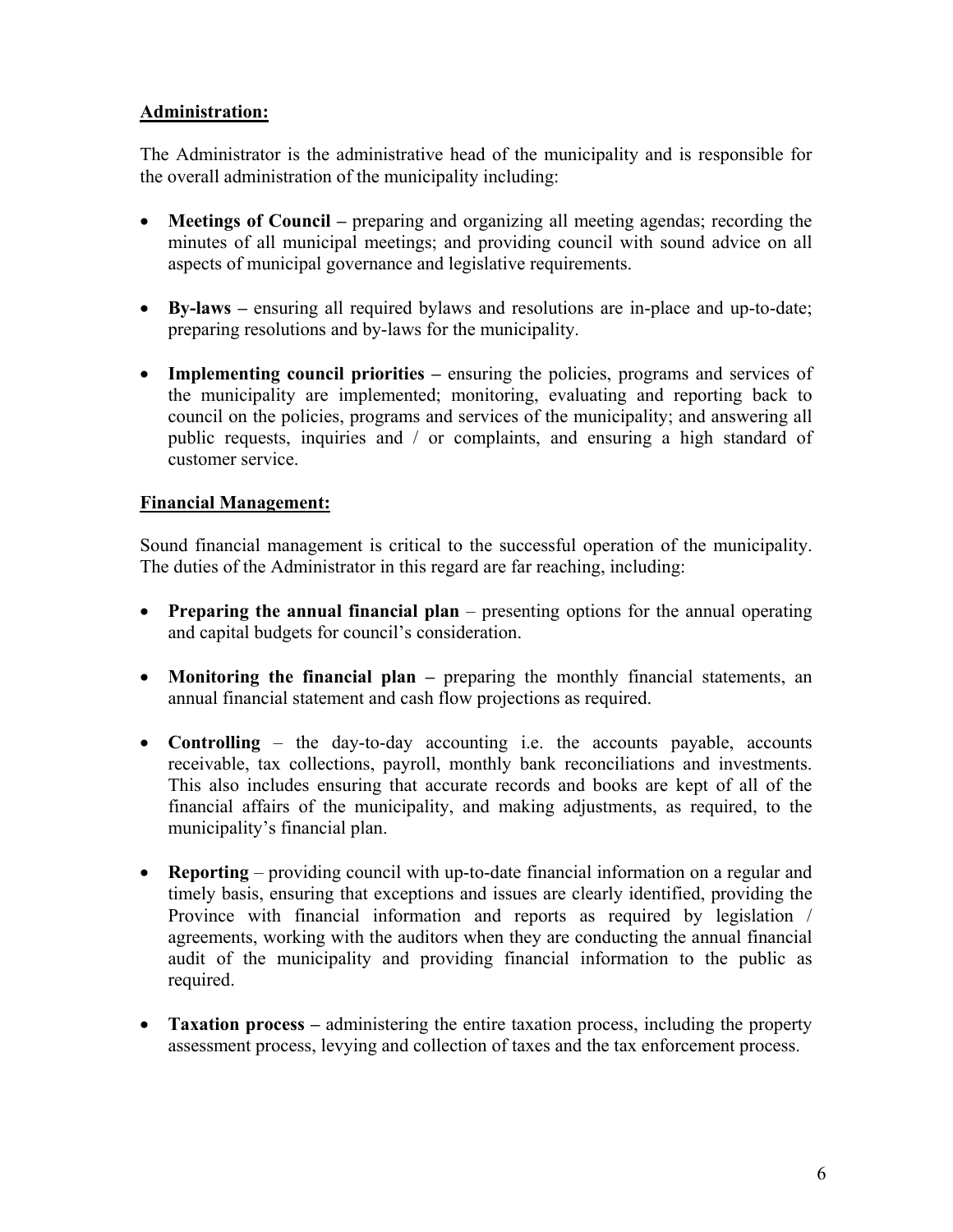### **Human Resource Management:**

The Administrator works with council in the management and supervision of the employees of the municipality. Specific duties may include:

- **Recruitment and development of employees** including hiring, training, evaluating, promoting and dismissing employees.
- **Conducting union negotiations.**
- **Developing a human resource recruitment / retention plan.**

### **Additional Administrator Duties**

Additional duties of the administrator will depend on the particular needs of your municipality based on its size, structure, vision and long-term plans. The administrator may have additional duties relating to:

- **Economic Development.**
- **Delivery of recreation programs and services.**
- **Project Implementation,** for example the implementation of a new public utility system; i.e. a rural water line project.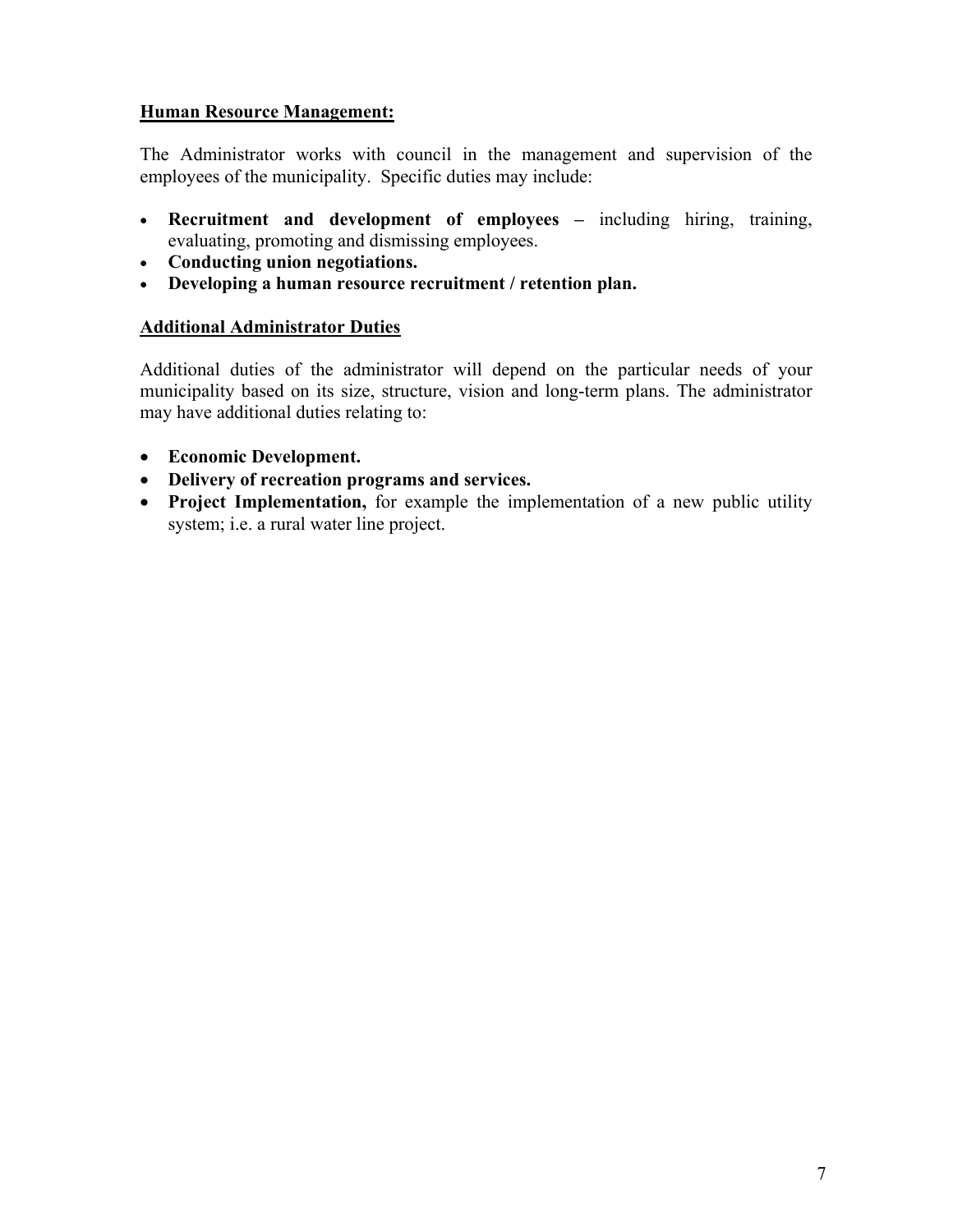### **1.2 – Sample Administrator Position Description**

#### **Position Description – ADMINISTRATOR**

The Administrator is the chief administrative officer of the municipality. This position is responsible to council for the overall administration, financial management and human resource management of the municipality.

The Administrator oversees the implementation and delivery of programs and services that are approved by council and ensures that these programs and services are delivered to all residents and ratepayers in a manner that makes efficient and effective use of the human, financial and physical resources of the municipality.

The administrator is the principal advisor to council and is responsible for ensuring that council is informed of their legislative responsibilities and authorities and all other relevant information necessary to make informed decisions on every municipal matter.

#### **Responsibilities and Duties:**

#### **Administration:**

- Prepare and organize the agendas for all municipal meetings and ensure that agenda packages are provided to each member of council prior to each meeting in a timely manner.
- **Prepare the resolutions and by-laws for meetings of council and attend all** regular, special, and committee meetings.
- **Prepare, circulate and post the meeting minutes in a timely manner**
- Ensure all required by-laws and resolutions are in-place and up-to-date and readily available for public review.
- Ensure all the records of the municipality are retained in accordance with the requirements of the legislation.
- Complete all documents, agreements, or contracts approved by council; prepare correspondence resulting from decisions of council, and delegate tasks as appropriate.
- **Policies/Programs/Service Delivery**
	- Monitor, evaluate and recommend changes to municipal policies and programs on an on-going basis, to ensure ongoing relevancy and effectiveness.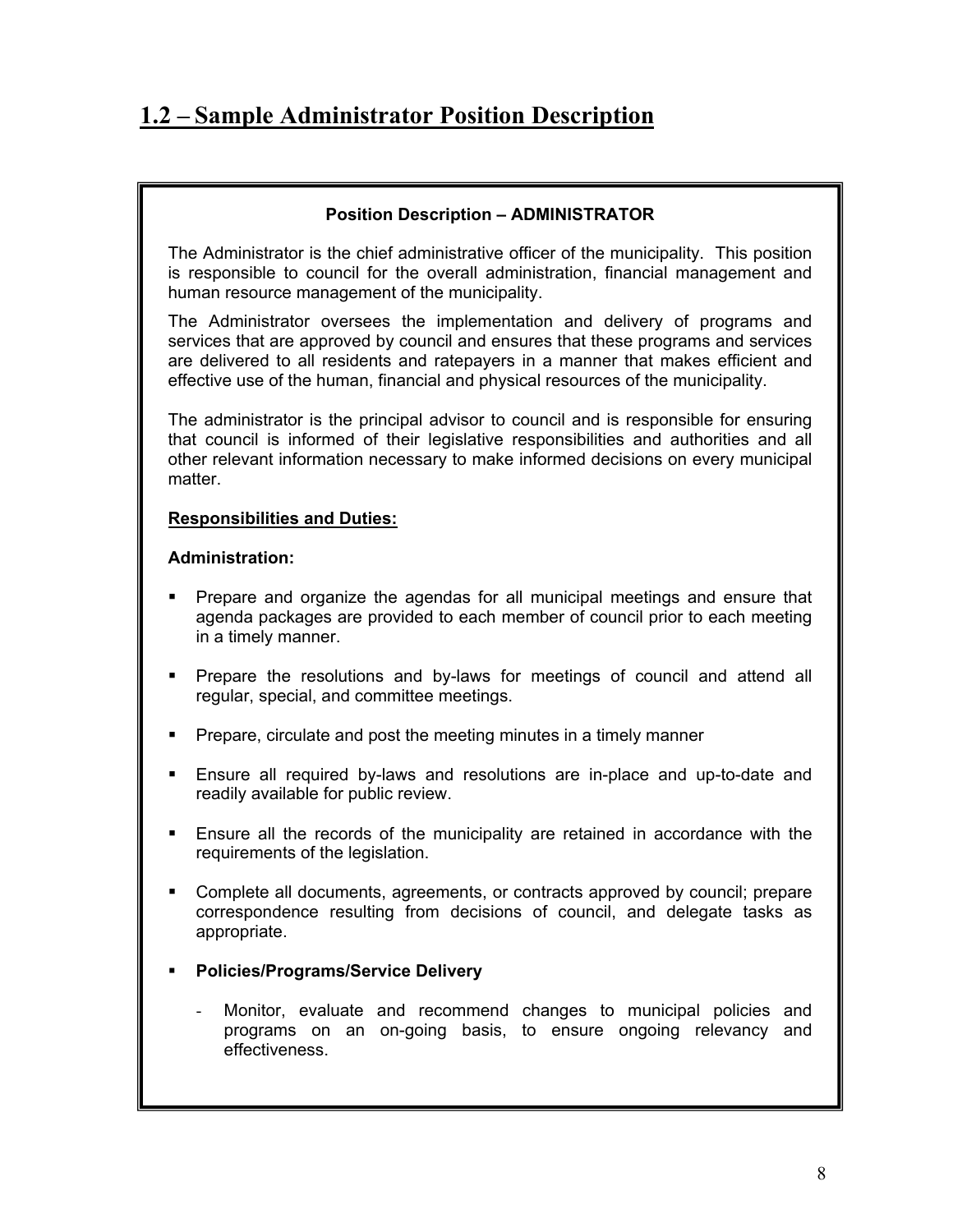#### **Position Description – ADMINISTRATOR (continued)**

- Recommend to council new initiatives, changes to programs / services, or changes to the organizational structure that will improve efficiency or service delivery.
- Answer all public requests, inquiries and / or complaints, ensuring a high standard of service to ratepayers and citizens.
- Responsible for the overall administration of the municipality in accordance with plans, policies, programs, by-laws and regulations established by elected officials and by various provincial statutes.
- Develop and promote a strong working relationship with council, understanding and respecting the specific role distinction of council and management.

#### **Financial Management:**

- Prepare and present options for the annual financial plan for council's consideration, including the general operating and capital budgets.
- Monitor the financial plan, including the preparation of monthly financial statements and annual financial statement and cash flow projections as required.
- Provide council with up-to-date financial information on a regular and timely basis; identifying any exceptions, and as necessary, options to manage exceptions.
- Ensure that accurate records and books are kept of all the financial affairs of the municipality, i.e. accounts payable, accounts receivable, tax collections, payroll, monthly bank reconciliations and investments.
- Ensure that all municipal expenditures receive necessary approval before payment is issued.
- **Provide the Province with financial information and reports as required by** legislation, agreements, or as requested.
- Ensure that all required records and books are available to the municipality's auditor when required.
- Administer the property assessment and taxation processes including the collection of taxes.

#### **Human Resource Management:**

• Responsible for managing all municipal employees.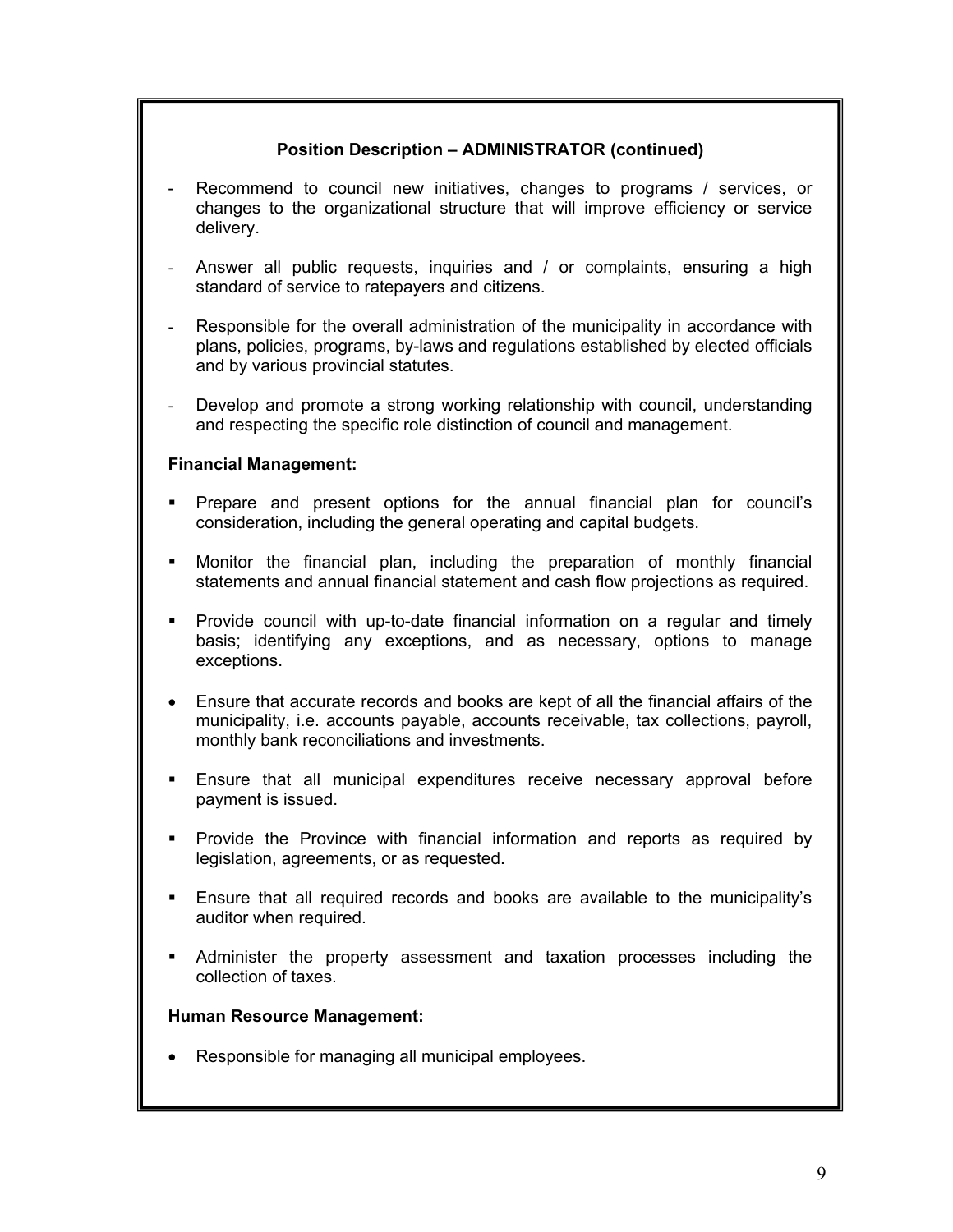### **1.3 – Core Skills**

All Administrators must have specific core skills (also known as competencies) in order to perform their duties and responsibilities successfully. These competencies are attained through a combination of education; professional training and certification; and previous work experience.

Depending on what the municipality's specific needs are, some skills will be of greater interest than others – some municipalities may also seek additional skills not listed below.

Core skills of an Administrator include:

**Technical Skills** – knowledge of municipal administration, financial management and past experience working with municipal law. Depending on the municipality's needs, additional technical skills (e.g. knowledge of land-use planning), may be required.

**Communication Skills** – ability to express themselves clearly in conversations and interactions with others; express themselves clearly in business writing; and plan and deliver oral and written communications that make an impact and persuade their intended audience.

**Analytical and Problem-Solving Skills** – ability to tackle a problem by using a logical and systemic approach; anticipate the implications and consequences of situations and take appropriate action; and analyze the municipality's competitive position, including its strengths and weaknesses.

**Leadership Skills** – ability to work co-operatively with others to produce innovative solutions; take the lead in setting new partnerships, policies or procedures; delegate responsibility and coach other municipal employees to develop their capabilities.

**Managing Change Skills** – ability to demonstrate support for innovation and for organizational changes needed to improve the municipality's effectiveness; initiate, sponsor and implement organizational change; and help others to successfully manage organizational change.

**Goal-Oriented Skills** – ability to focus on the desired result of their work, and set challenging goals for other municipal employees. The Administrator must seize positive opportunities that will benefit the municipality.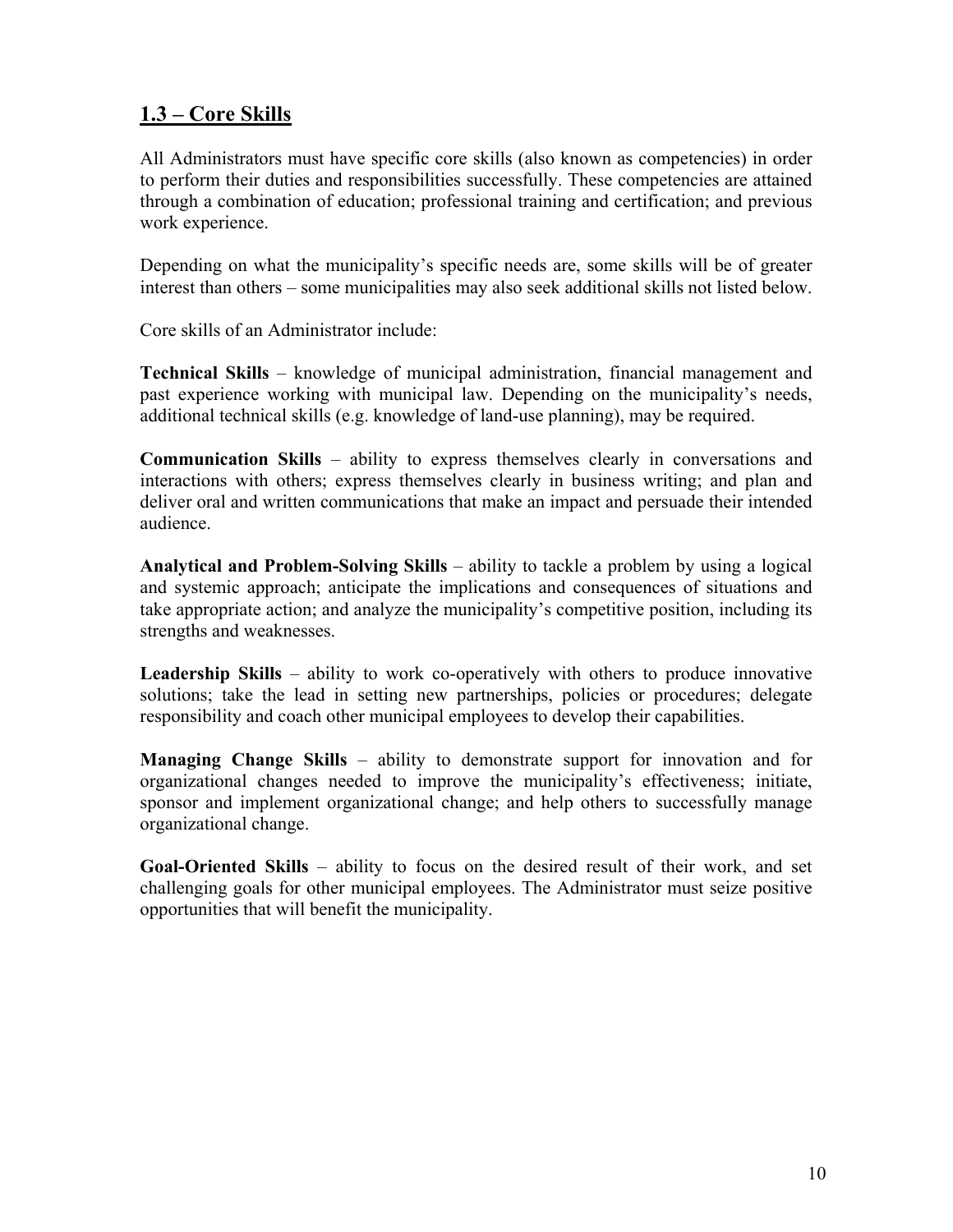# **STEP 2 - RECRUITING FOR THE POSITION**

### **2.1 - Targeting Potential Candidates**

Potential candidates – those who possess the core competencies for the Administrator position – can be recruited from several places. Most commonly, they will come from:

- **Within the municipality.** Always look within your own municipality to see if there is someone who would welcome and benefit from increased responsibility.
- **Other Municipalities or Local Authorities.** Qualified people may be recruited from other municipalities, regional health authorities, school divisions, economic/regional economic development authorities, etc.
- The Private Sector or Other Levels of Government. Qualified individuals may include accounting and finance professionals, or public administration, business administration or other university or college graduates working in the public or private sector.
- **Other Provinces.** Be sure to target qualified individuals from other provinces as well.

### **2.2 - Developing an Administrator Advertisement**

An effective administrator advertisement highlights the qualities of the job that are most likely to appeal to the reader and will encourage an interested person to take the next step of applying for the position. The administrator advertisement is more than a simple classified advertisement – it has to attract attention in order to get a good response.

An effective advertisement will include the core skills that are required of the candidate, as well as all the pluses about the job and the municipality.

Ensure the following components are included in the Administrator advertisement:

**Job Title.** The headline must be catchy and should make the reader interested to read further and apply for the position. For example:

### **Administrator – Leadership for a Strong Community**

**Position Description.** The reader needs to know if the position is a good fit, just as council needs to know the person is a good fit for the municipality. Outline the duties and responsibilities, and excite the reader by talking about what they will be doing, rather than what experience is necessary. For example: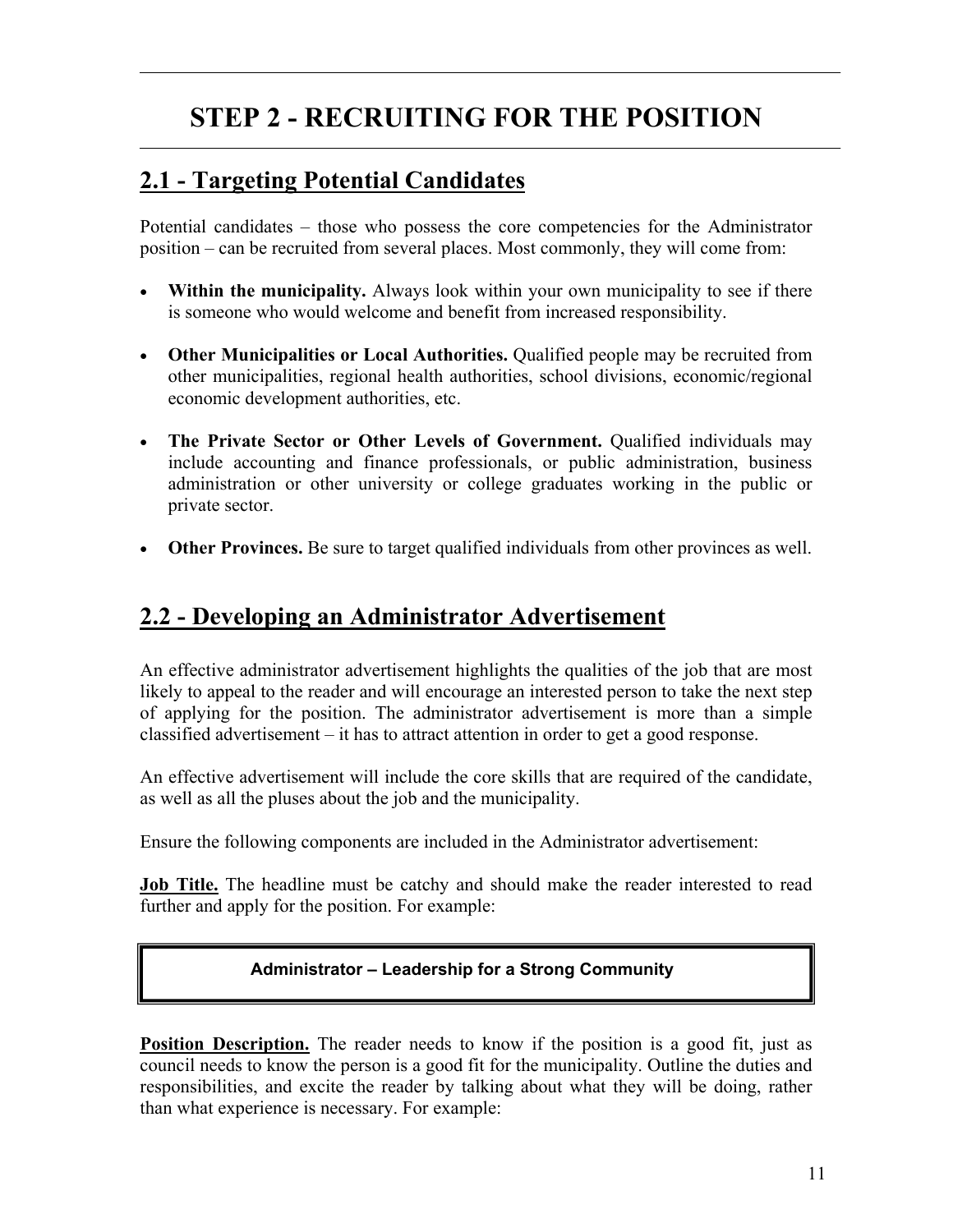### **Administrator – Leadership for a Strong Community**

Your impact on the municipality will be significant in several ways:

Administration: You will organize and attend all council meetings, ensure by-laws and resolutions are in place and up to date, recommend new initiatives to council and implement council priorities.

Financial management: You will prepare and monitor the annual financial plan, including the general operating & capital budgets and administer the entire taxation process.

Human Resource Management: You will work with council in the recruitment and management of municipal employees.

**Core Skills Required.** To have the best candidate pool to choose from, do not list a large number of mandatory skills. There will be time to separate the ideal candidates (those with the core competencies) from the others later during the screening process. Advertisements are best when they are specific enough to keep the candidate wanting to know more about the position, but not so specific that people rule themselves out. Include any necessary educational requirements. For example:

Ideally, you will possess technical skills in municipal administration, financial management and human resource management. Strong communication, analytical, and leadership skills are just some of the requirements of the position. Desired candidates will have post-secondary education in a relevant discipline.

**What the Municipality & Community Offers.** The advertisement should promote the municipality and community as a desirable place to live and work – never assume people know this. Instead, use your advertisement as a public relations vehicle to send the message that the municipality is progressive, professional and a terrific place to live and work. For example:

There will be opportunities to stretch your skills by contributing to the advancement of the municipality's economic development plan. Further professional development will be offered in order to ensure your success.

The Rural Municipality of The No. is a progressive municipality with mixed farming, value-added processing and oil & gas wells located in southeast Saskatchewan. The RM office is in the Town of \_\_\_\_\_\_, which has excellent medical, educational and recreational facilities.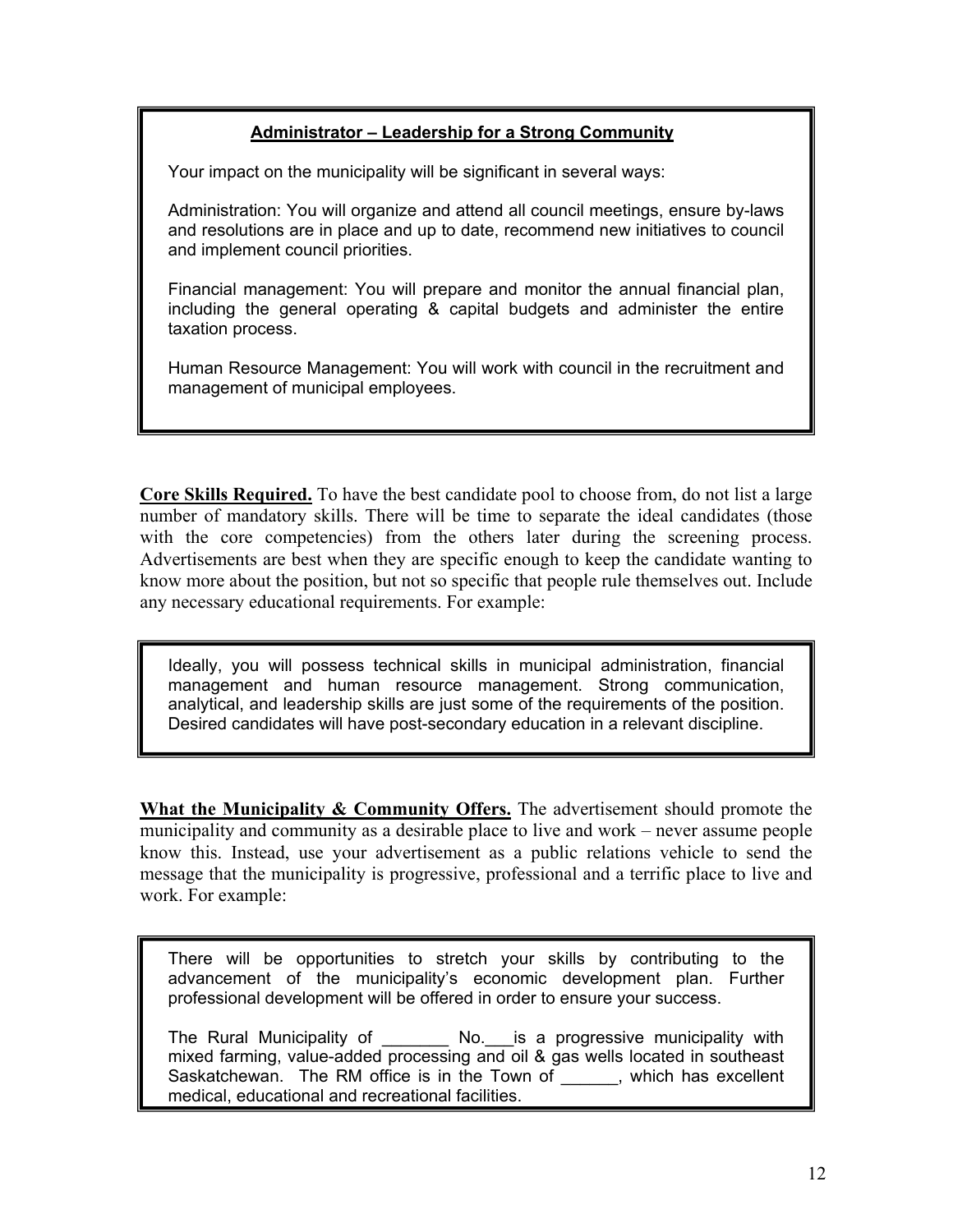**Salary.** Mentioning salary is important to attracting candidates. It is thought that advertisements that make no mention of salary receive a lower response rate than advertisements that do. The municipality can also include a salary range. For example:

The RM uses the RMAA Salary Schedule as a guide; the right candidate can expect a salary and benefits package that reflects their level of experience.

**Encourage a Response.** The response rate can be increased by how the applicants are asked to respond. Consider asking applicants to respond via regular mail or email. If applicable, be sure to list the municipal website, so applicants can learn more. For example:

Forward resume and cover letter to the Rural Municipality of at Box 456, \_\_\_\_\_\_\_\_ or email municipality@sasktel.ca.

For more information on the RM of \_\_\_\_\_\_\_\_\_No.\_\_\_and a complete description of this exciting opportunity, visit us at www.municipality.ca or call (306)999-8888.

We thank all who apply and advise that only those selected for further *consideration will be contacted.*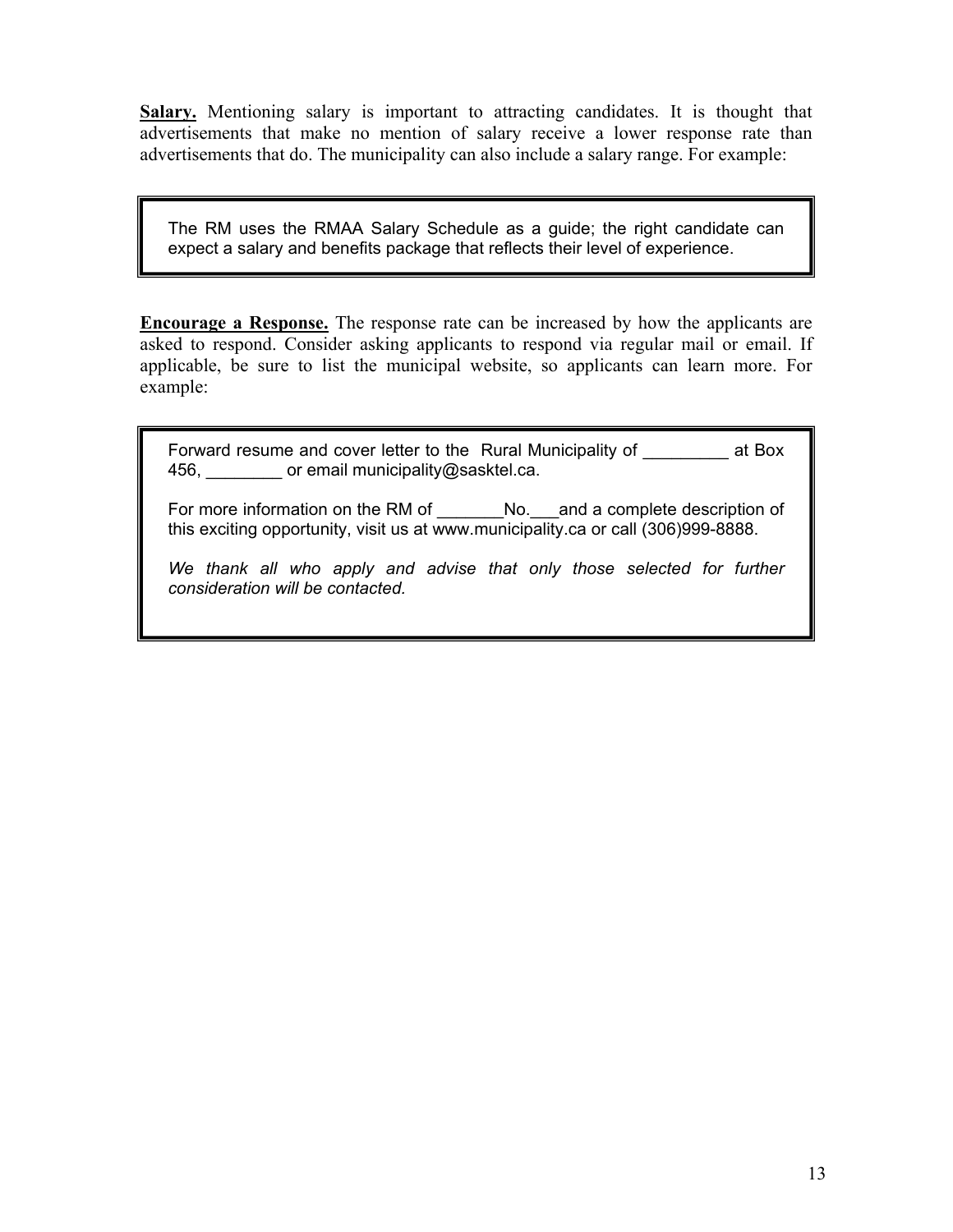### **2.3 – Sample Advertisement**

#### **Administrator – Leadership for a Strong Community**

Your impact on the municipality will be significant in several ways:

- Administration: You will organize and attend all council meetings, ensure bylaws and resolutions are in place and up to date, recommend new initiatives to council and implement council priorities.
- Financial management: You will prepare and monitor the annual financial plan, including the general operating & capital budgets and administer the entire taxation process.
- Human Resource Management: You will work with council in the recruitment and management of municipal employees.

Ideally, you will possess technical skills in municipal administration, financial management and human resource management. Strong communication, analytical, and leadership skills are just some of the requirements of the position. Desired candidates will have post-secondary education in a relevant discipline.

There will be opportunities to stretch your skills by contributing to the advancement of the municipality's economic development plan. Further professional development will be offered in order to ensure your success.

The Rural Municipality of \_\_\_\_\_\_\_\_ No.\_\_\_is a progressive municipality with mixed farming, value-added processing and oil & gas wells located in southeast Saskatchewan. The RM office is in the Town of \_\_\_\_\_\_, which has excellent medical, educational and recreational facilities.

The RM uses the RMAA Salary Schedule as a guide; the right candidate can expect a salary and benefits package that reflects their level of experience.

Forward resume and cover letter to the Rural Municipality of at Box 456, external municipality@sasktel.ca.

For more information on the RM of \_\_\_\_\_\_\_No.\_\_and a complete description of this exciting opportunity, visit us at www.municipality.ca or call (306)999-8888.

We thank all who apply and advise that only those selected for further *consideration will be contacted.*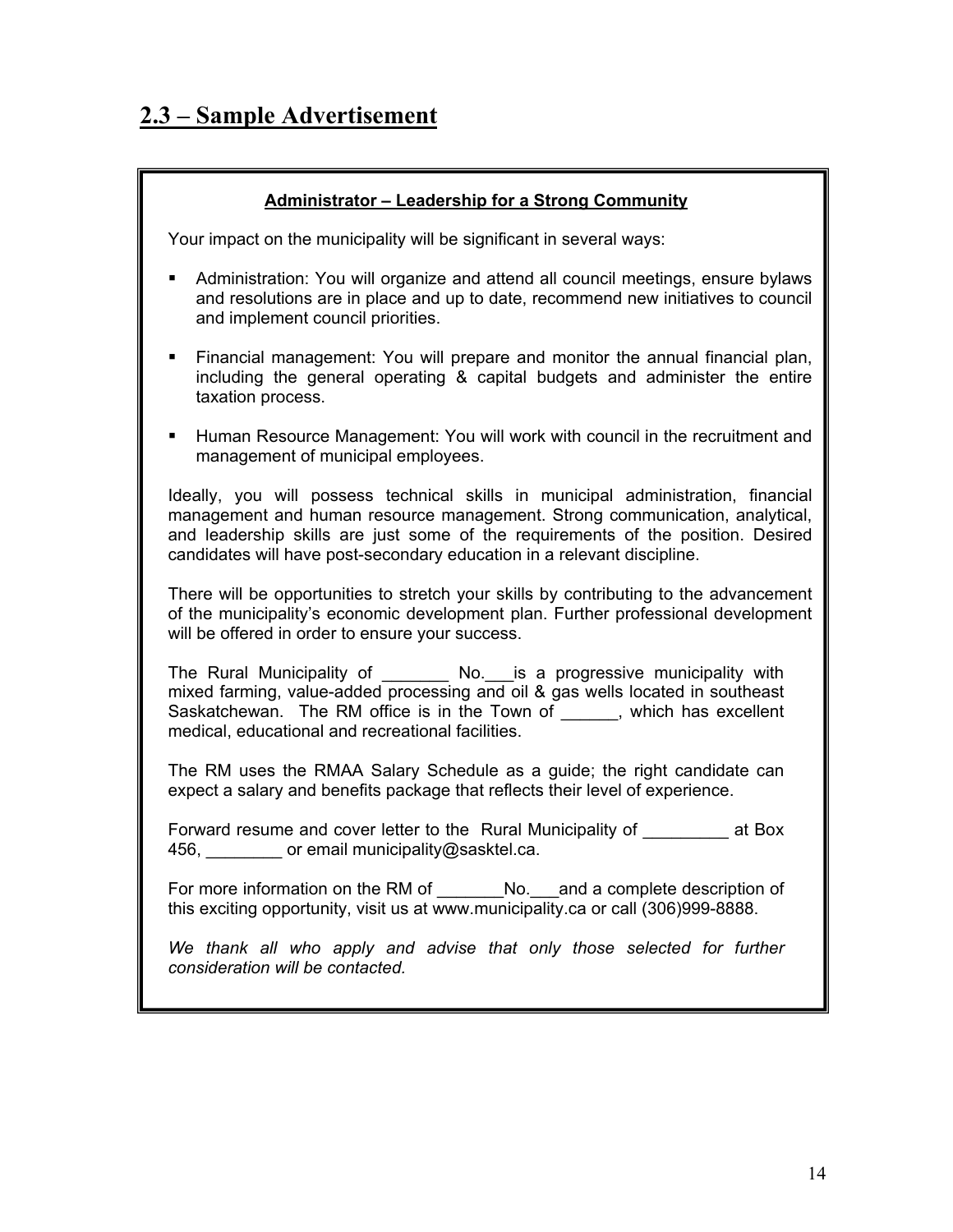### **2.4 – Advertising Options**

How does council go about recruiting qualified candidates? There are a variety of options for advertising the Administrator position. Advertising in a newspaper is a good place to start, but there are several advertising options which can significantly enhance the advertisement's reach and ensure you have the widest pool of qualified candidates to choose from. Consider the following ideas when deciding where to advertise:

- **Newspapers**. Consider local and regional newspapers, as well as newspapers that have a broad, provincial reach, like *The Leader-Post and The StarPhoenix*. The advertisement will have to be shortened to fit the amount of space that is affordable. A good strategy when using a newspaper advertisement is to provide a link to a website, where a more detailed advertisement can be posted. At the end of the newspaper advertisement, simply note the website address where the detailed advertisement can be found.
- **Post the position throughout the municipality**, for example, in the local restaurant, hotel, recreation centre, library, or municipal office.
- Advertise on your **municipality's website.** Advertising the Administrator job on the Internet is an excellent way to reach a large audience, allows the municipality to use all the space needed to sell the job, and costs nothing.
- Send your advertisement to all rural municipalities by utilizing **SARM's group email**  service. For a small fee SARM will send your advertisement to all the rural municipalities in the province.
- Advertise on **other key websites**, including:
	- **The SARM website**  www.sarm.ca
	- **Other provincial municipal associations**
		- Saskatchewan Urban Municipalities Association (SUMA) www.suma.org
		- Association of Manitoba Municipalities www.amm.mb.ca
		- Alberta Association of Municipal Districts & Counties www.aamdc.com
- **Network** with people in other municipalities, the provincial government, or other organizations to find out whether they know of any qualified candidates. Word of mouth is a great way to attract candidates.
- Advertise with **job sites** (Internet job websites), like workopolis.com.
- Employ an **executive search company**. While this is typically a more costly option, such companies have expertise in recruiting at senior levels.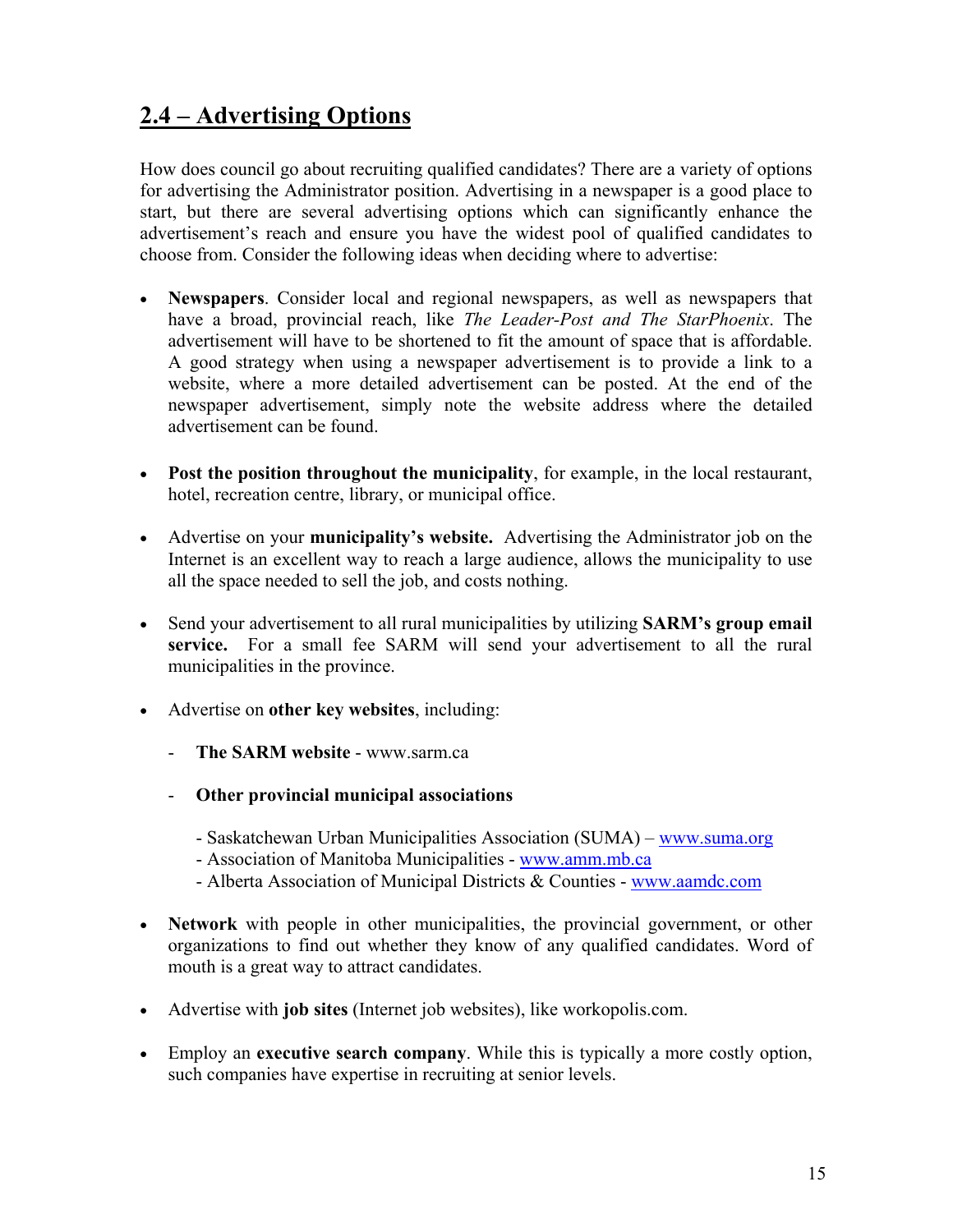# **STEP 3 - SCREENING APPLICANTS & CONDUCTING INTERVIEWS**

### **3.1 - Screening Applicants**

When the Administrator position advertisement deadline has passed, the next step is to screen the applicants. Although this step is time-consuming, it is extremely critical because it will help you determine your list of "must-talk-to" candidates and save you time and money because you will target the right people for an interview. Remember that hiring the wrong person is costly, as well as the recruitment process itself, and a wellplanned and executed screening and interview process will help to reduce hiring mistakes and costs to municipalities.

### **Who Screens:**

Municipalities have different practices regarding the responsibility for screening applicants and hiring decisions. In some cases a personnel committee, comprising 2 or 3 members of council, screens applicants and makes recommendations for interviews. In the majority of cases, all members of council are involved in the process. The Administrator will be working with all of council and everyone should have the opportunity to evaluate the candidates before a final decision is made.

### **Organizing the Screening Process:**

The selection of an Administrator is all about prioritizing the applicants. Develop a checklist that lists out all the core skills needed for the job (e.g. technical skills in administration, financial management, and human resource management; communication skills; analytical skills; leadership skills, etc.) and any other additional skills. When reviewing resumes, it is important to highlight when the applicant's skills, as shown on their resume, match up with the core / additional skills needed for the job. Using the checklist process, the personnel committee should be able to distinguish the candidates they are interested in interviewing.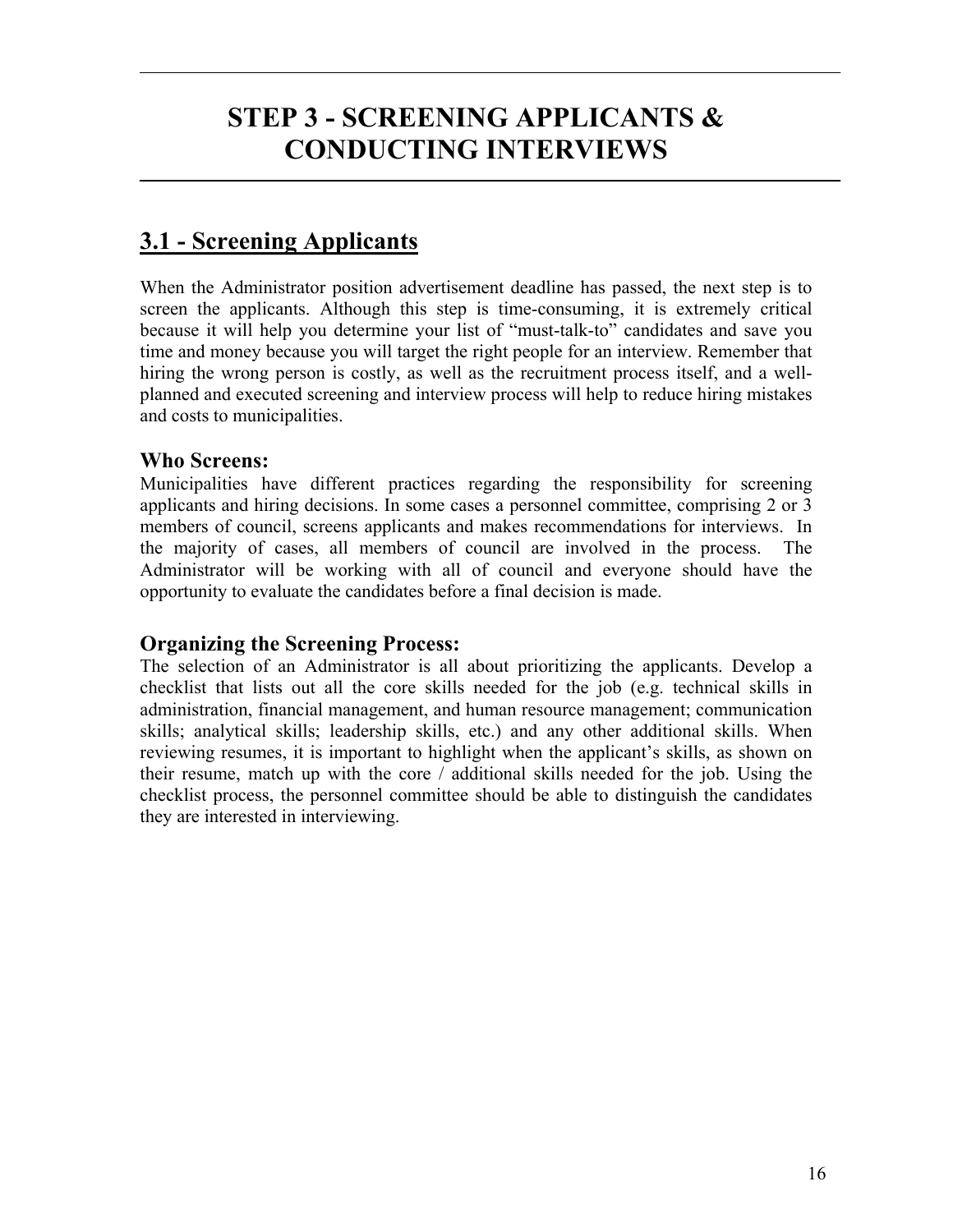### **Sample Screening Checklist**

| <b>Core and Additional Skills</b>   | Applicant<br>#<br>∸ | Applicant<br>#<br>$\mathbf{v}$ | Applicant<br>#<br>ω | Applicant #<br>4 | Applicant<br>#<br>cл | Applicant<br>$\pm$<br>$\infty$ | Applicant<br>$\ddagger$<br>$\overline{\phantom{0}}$ | Applicant<br>#<br>$\infty$ | Applicant<br>#<br>ဖ | Applicant<br>#<br>$\vec{0}$ | Applicant<br>$\ddagger$<br>$\rightarrow$<br>→ | Applicant<br>#<br>→<br>$\mathbf{v}$ |
|-------------------------------------|---------------------|--------------------------------|---------------------|------------------|----------------------|--------------------------------|-----------------------------------------------------|----------------------------|---------------------|-----------------------------|-----------------------------------------------|-------------------------------------|
| <b>Administration</b>               |                     |                                |                     |                  |                      |                                |                                                     |                            |                     |                             |                                               |                                     |
| <b>Financial Management</b>         |                     |                                |                     |                  |                      |                                |                                                     |                            |                     |                             |                                               |                                     |
| <b>Human Resource Management</b>    |                     |                                |                     |                  |                      |                                |                                                     |                            |                     |                             |                                               |                                     |
| <b>Communication</b>                |                     |                                |                     |                  |                      |                                |                                                     |                            |                     |                             |                                               |                                     |
| <b>Analytical / Problem-Solving</b> |                     |                                |                     |                  |                      |                                |                                                     |                            |                     |                             |                                               |                                     |
| Leadership                          |                     |                                |                     |                  |                      |                                |                                                     |                            |                     |                             |                                               |                                     |
| <b>Managing Change</b>              |                     |                                |                     |                  |                      |                                |                                                     |                            |                     |                             |                                               |                                     |
| <b>Goal-Oriented</b>                |                     |                                |                     |                  |                      |                                |                                                     |                            |                     |                             |                                               |                                     |
| <b>Additional Skills</b>            |                     |                                |                     |                  |                      |                                |                                                     |                            |                     |                             |                                               |                                     |
| <b>Additional Skills</b>            |                     |                                |                     |                  |                      |                                |                                                     |                            |                     |                             |                                               |                                     |

### **Limiting the Number of Candidates:**

There is no hard and fast rule about the right number of candidates to interview  $-$  if the municipality needs an Administrator, council will need to interview as many candidates as necessary to find the right person. A general rule of thumb for interviewing is no more than 6 interviews in an 8 hour day. This ensures adequate time is given to each interview and provides the interviewers with time to discuss and compare notes and observations.

Using the screening process, a candidate who has the core skills listed on their resume (and adequate experience using these skills) should be considered for an interview. Generally you will want to select a manageable number of candidates to interview based on the number of candidates that apply for the position.

### **3.2 – Developing Interview Questions**

The job interview is what is relied on most heavily in making hiring decisions. Successful interview practices will help uncover a candidate's knowledge and capabilities as well as areas needing improvement – all of which are important when making critical hiring decisions.

Questions should be prepared well in advance and should be developed to reveal a candidate's technical skills, knowledge, behaviours, and key motivators. It is not enough to know whether a candidate can do the job. It is equally important to know whether the person will be a good fit for the municipality and whether the candidate will be motivated to do the job.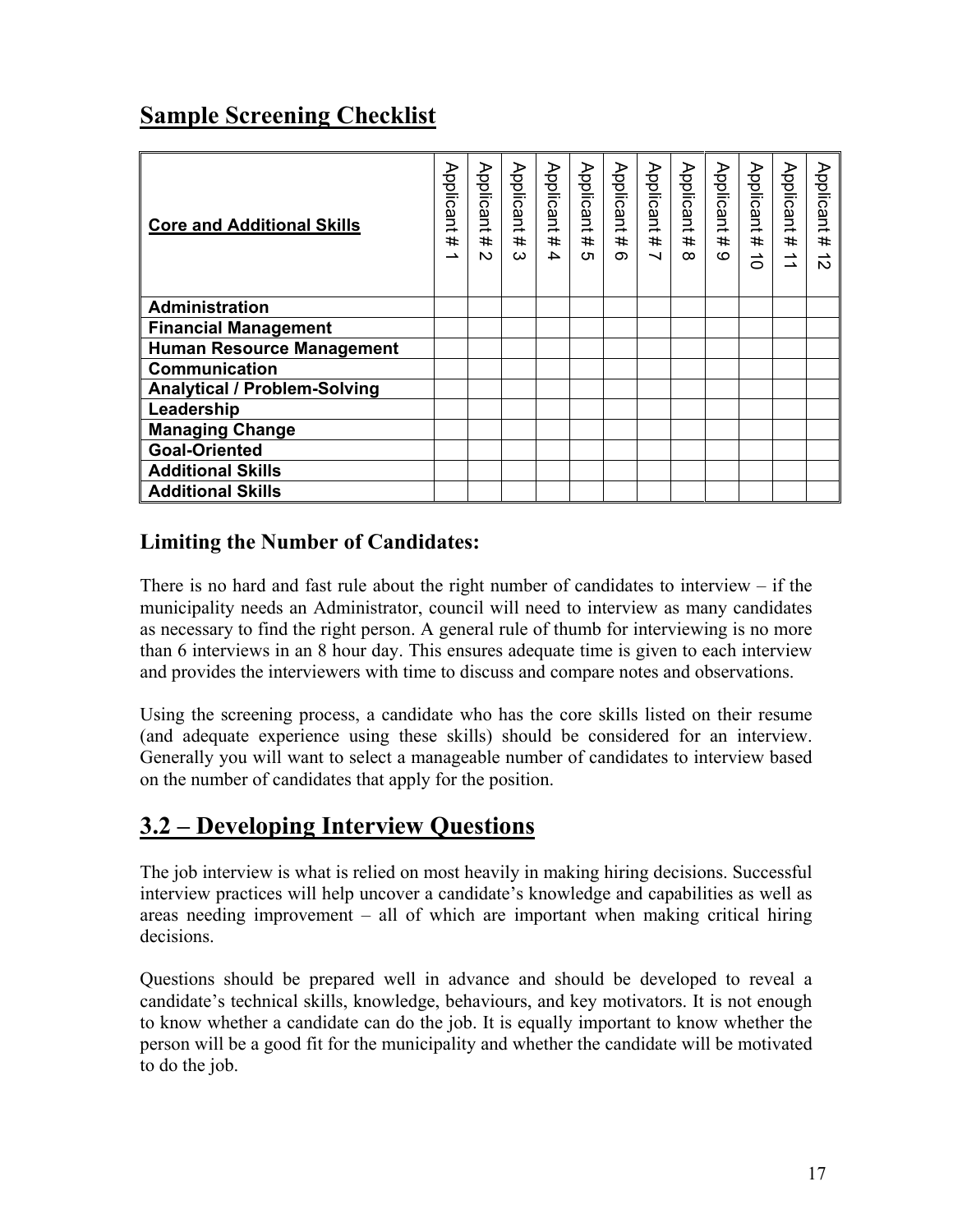Good interviewers ask probing questions to determine if the candidate is absolutely the right choice and can do the job. Often, interviewers ask hypothetical questions of the candidate – however, these questions sometimes lead to answers that are not based on past performance, but on what the candidate thinks is the right answer. As well, try to avoid closed questions that call for one-word answers. Questions that begin with "tell me about," or "describe a time," and "give me an example" will provide much more information.

There are some questions that are not permitted to be asked at an interview. The Human Rights Code provides that questions of a personal nature (i.e. marital status, age, political beliefs) may not be asked in a job interview. When thinking about whether a question is appropriate, council should first ask itself – does the question have anything to do with the job? For more information, contact the:

Saskatchewan Human Rights Commission www.shrc.gov.sk.ca Regina 1-800-667-8577 – Saskatoon 1-800-667-9249

### **3.3 - Sample Interview Questions**

The following are sample interview questions that are based on the core skills required for an Administrator.

### **Technical Skills**

### **Administration**

- 1. Please highlight those aspects of your background (education and experience) that you feel have prepared you for the position of Administrator, and that make you the right candidate for the position.
- 2. Think of a time when you had many challenging projects with different priorities to manage. Tell us about it.
- 3. Please explain how you view the role of council versus the role of the administrator.
- 4. How would you deal with a situation where one or two council members were making specific demands, but council has not authorized you to take action concerning these demands?
- 5. There is increasingly greater public expectation that municipalities should be held publicly accountable. How would you respond to public demands for greater accountability? How would you deal with an angry member of the public who is upset with the municipality?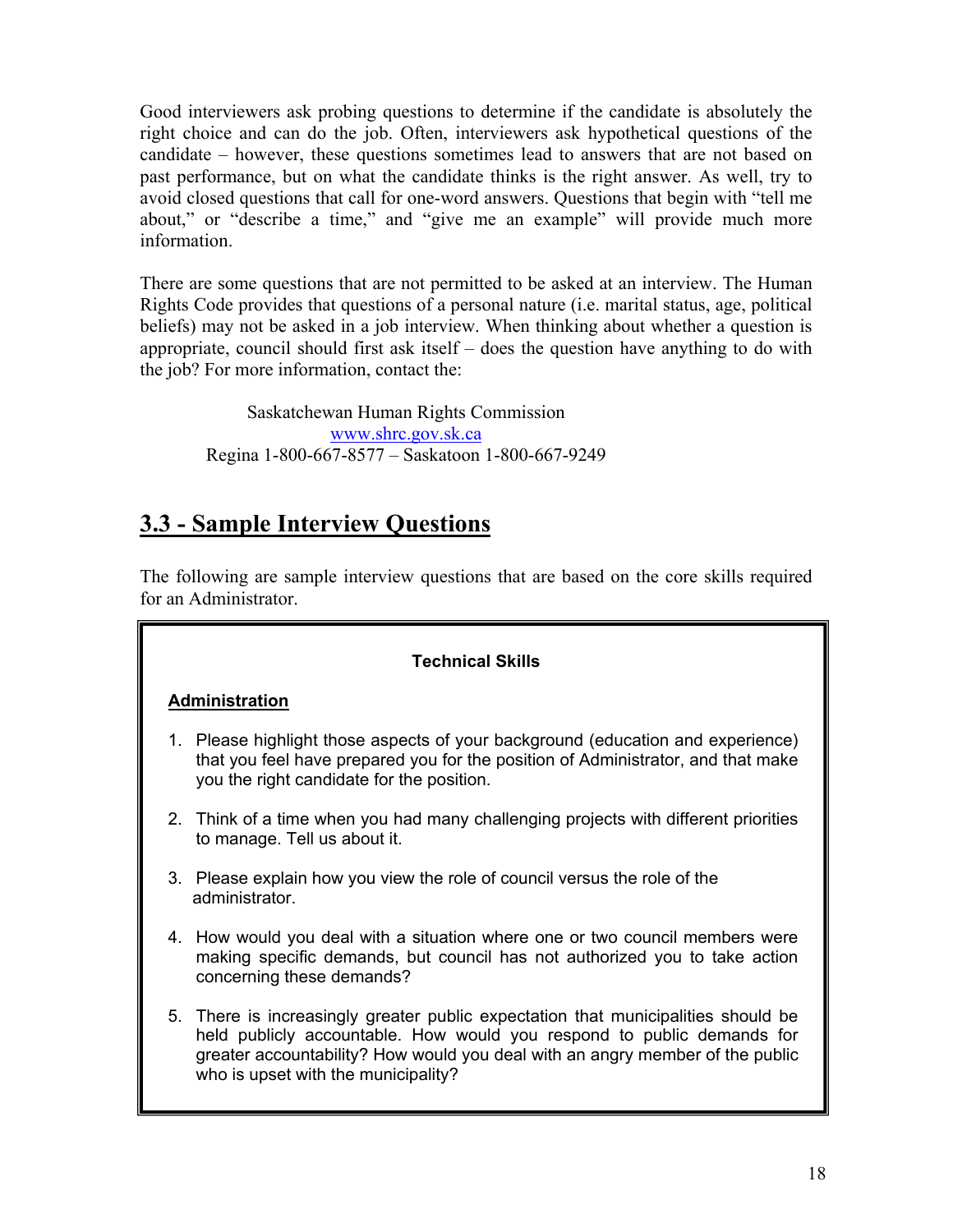### **Technical Skills (continued)**

#### **Financial Management**

- 1. Financial issues or problems often arise in a municipality because appropriate internal controls and monitoring mechanisms are not in place. Tell us about experiences you have had with the implementation of internal controls and financial monitoring, especially where these controls may not have been adequate.
- 2. Council is ultimately responsible to its ratepayers for the financial position of the municipality. Understanding financial information and making sound financial decisions can be difficult without financial training or background. However, it is the Administrator's responsibility to ensure appropriate reporting is in place to facilitate sound decision making. Tell us, as an Administrator, what financial information you would report on to council, how frequently you would report and how you would present the information in an understandable way so that council has the relevant facts to make sound financial decisions.

#### **Human Resource Management**

- 1. Administrators are often called upon to mediate disputes, which may arise within a municipality involving staff, councillors, or ratepayers and sometimes between two municipalities. Tell us about experiences that you have had mediating a dispute, your role, how you approached it and the outcome.
- 2. Have you ever been involved with introducing any new ideas or programs into your organization? Tell us about the program, and describe the steps you used to improve the acceptance for the program.
- 3. What is the most difficult management situation that you have had to handle in the past few years?
- 4. How would you describe yourself and your management style? How would you produce a working environment that supports maximum productivity? Please relate your response to your working experience.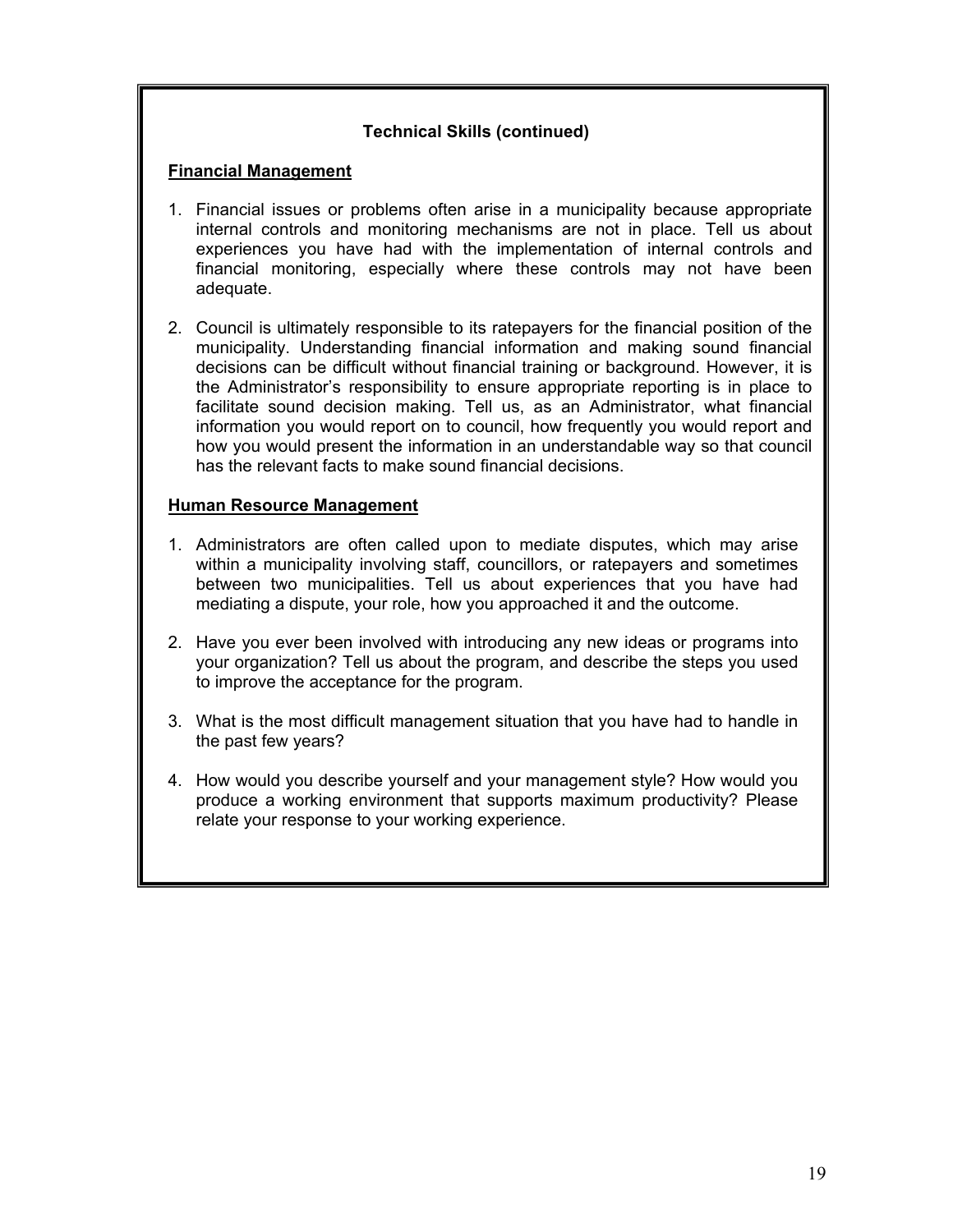#### **Communication Skills**

- 1. Tell us about a time when you had to be assertive to get across a point that was important to you.
- 2. Describe a complex process, product, situation or rule that you had to explain to someone. How did you know you were successful in getting your point across?
- 3. Could you comment on your experience operating in a high public profile environment, dealing with the media, presenting and defending controversial issues?
- 4. Describe a report or proposal that you wrote that was very effective. How did you know? What was the outcome?
- 5. How do you keep staff aware of information and municipal activities that might affect them?

### **Analytical and Problem-Solving Skills**

- 1. What kinds of problems do you deal with in your current job? How to you address them? Share some examples.
- 2. Tell us about a time that you came up with a solution to a problem that others had not been able to solve in quite a while.
- 3. What has been the most difficult management situation that you have had to handle in the past few years?
- 4. Tell us about a complex problem that you solved recently. How did you decide what to do? What were the key elements that you considered? What was the outcome?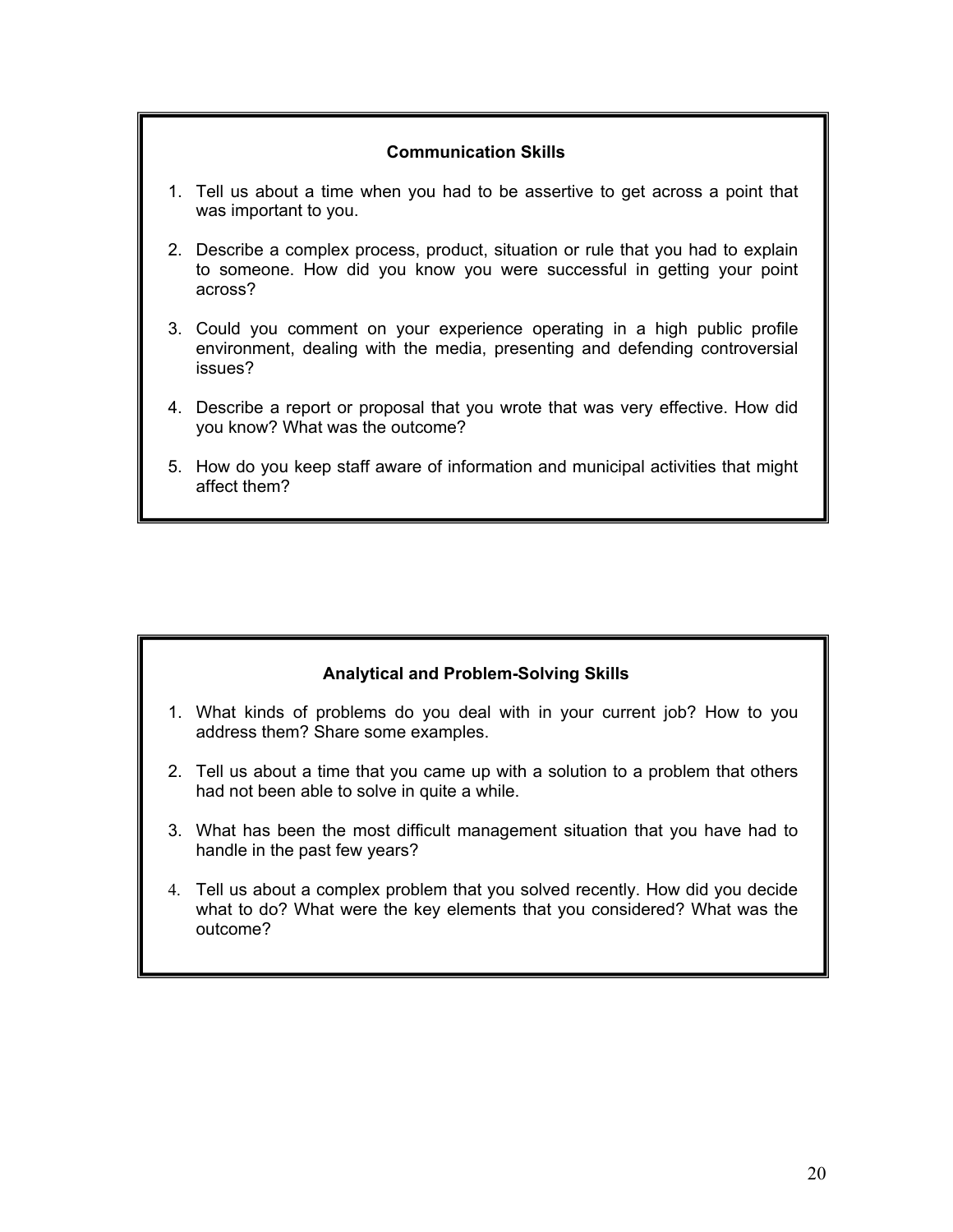### **Leadership Skills**

- 1. Describe a recent initiative that you led. What obstacles did you face in reaching your goals? How did you overcome them?
- 2. How do you describe yourself and your management style? How would you produce an environment that supports maximum productivity? Please relate your response to your working experience.
- 3. Have you ever been in a leadership role where major change is taking place in the organization? How did you approach your part in it, and what are some of the key considerations in successfully introducing change?
- 4. Describe a group you led whose members did not work well together. What did you do to improve teamwork?
- 5. Share an experience in which you had to lead a technical team whose members had more expertise than you had. How did you deal with that?

### **Managing Change Skills**

- 1. Describe a situation in which you anticipated the future and made changes to current services to meet future needs.
- 2. Give us an example of when you identified and assessed a new business opportunity.
- 3. Tell us about a time when you were surprised by a change at work. How did you deal with it?
- 4. Tell us about a time when you did not deal well with a change. What prevented you? What could you have done differently? What was the outcome?
- 5. Give us an example when you had to change a plan or approach that you were committed to. How did you feel, and how did you explain the change to your staff or the public?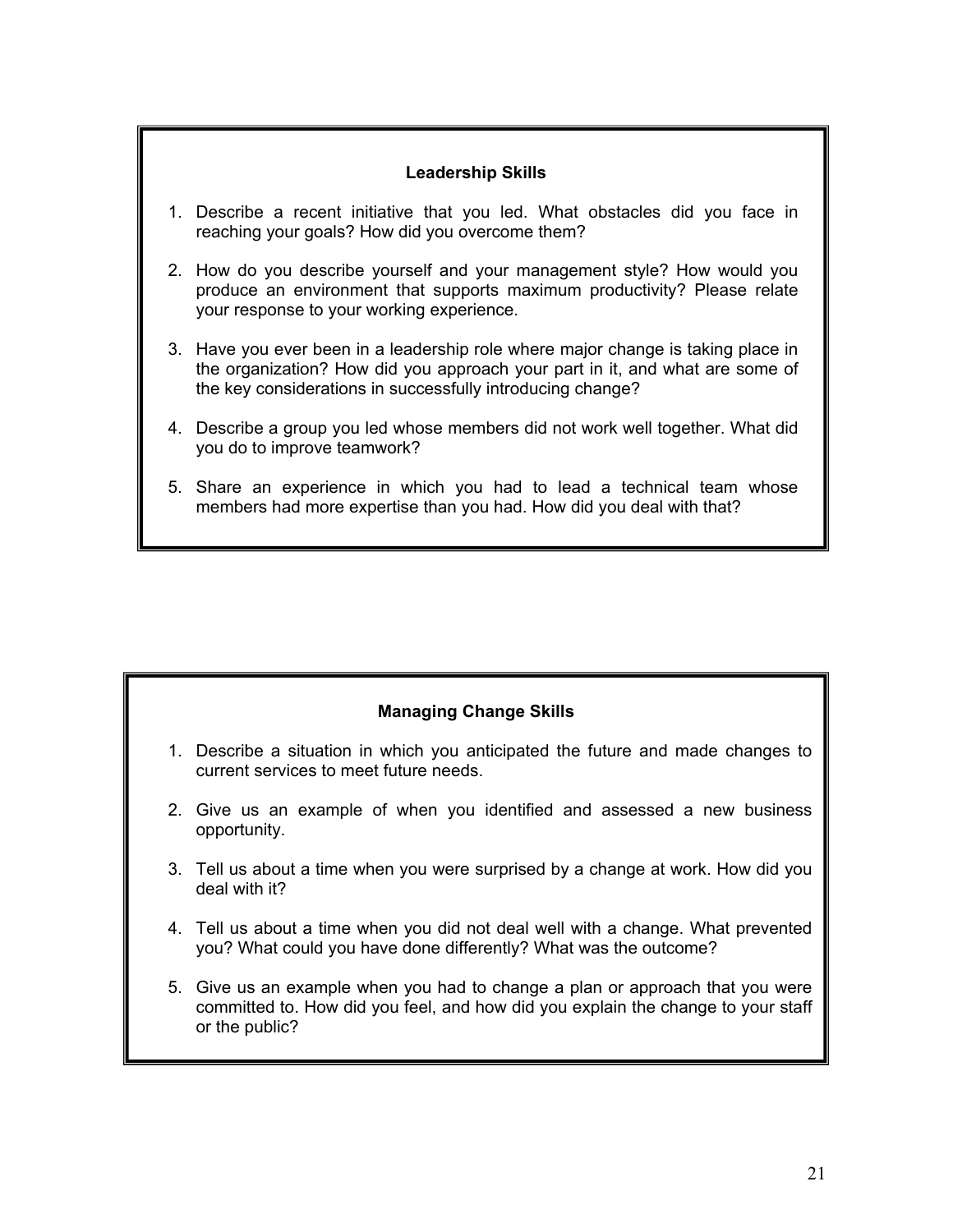### **Goal-Oriented Skills**

- 1. Tell us about a recent goal that you set and achieved. Walk us through your thinking and planning process.
- 2. Give us an example of a goal that you did not reach. How did you feel about that? What could you have done differently?
- 3. Think of a job that you held where your goals were not clearly defined. What did you do about it?
- 4. How do you motivate your staff?

### **3.4 – Structuring the Interview**

To ensure the interview time is used most efficiently, prepare for the interview in advance. The council should meet in advance to go over the questions and clarify how the interview will proceed. A recommended interview structure, to help keep the interview focused and on track in order to get the results needed to make a proper evaluation of each candidate, is provided below.

### **Introduction:**

**Build rapport.** Always make the candidate comfortable and relaxed by using conversation openers and asking ice-breaker questions, such as "tell me about yourself." Show a genuine interest and give each candidate your full attention by conducting the interview in a quiet, private space with the door closed. Ask others not to interrupt during the interview.

**Provide background information.** Give the candidate background information about the Administrator position and the municipality.

**Communicate expectations.** Inform the candidate you will be asking questions first, that you will be taking notes, and that you will allow time at the end for their questions. Explain that you will be asking questions to get specific examples, and that in each case you want to hear about the situation, the actions the candidates took, and the end results. Tell the candidate if an actual situation does not come right to mind, you will allow them time to think, or you will come back to the question. Ask the candidate if they have any questions before proceeding.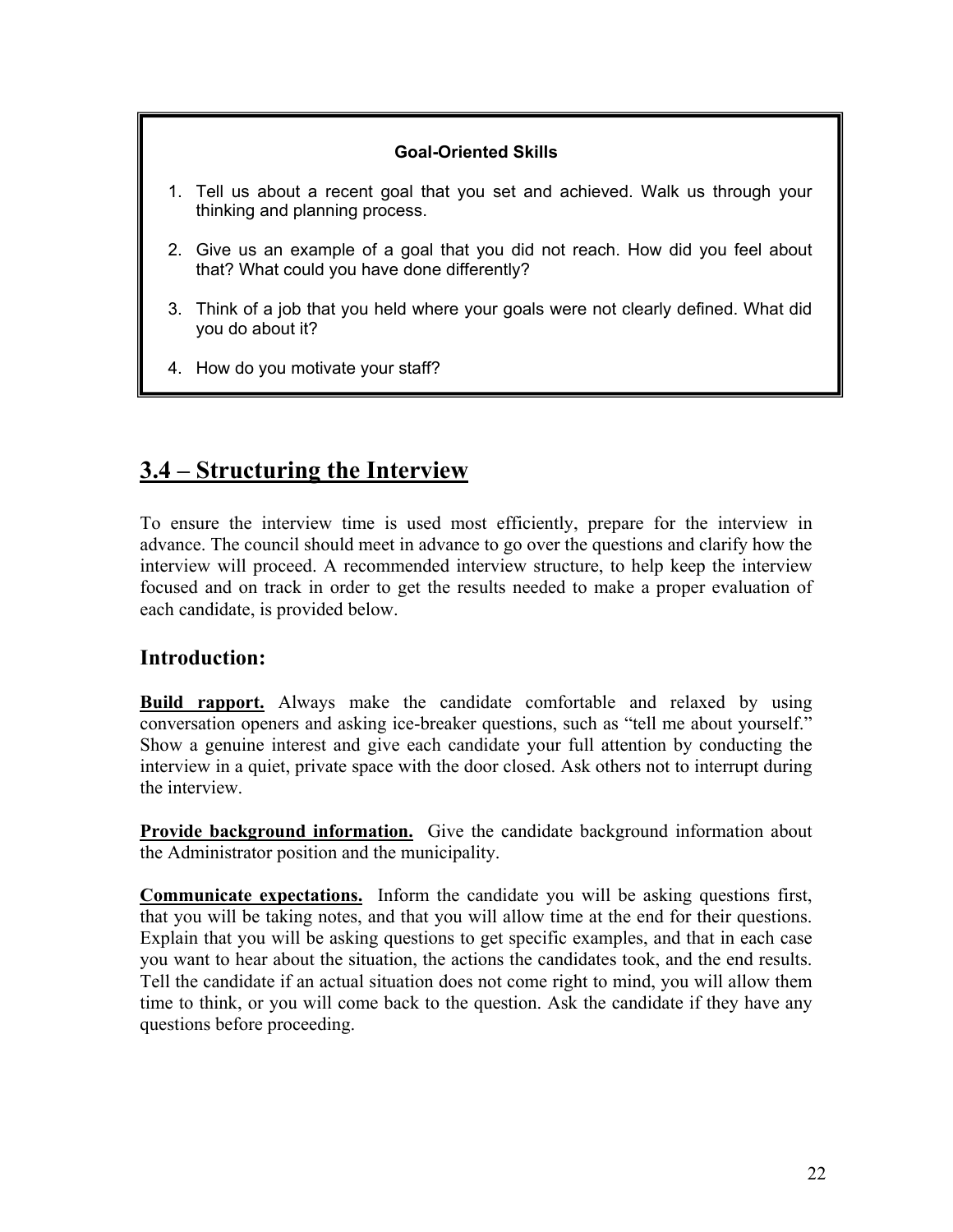### **Interviewer's Questions / Candidate's Answers:**

This is the part of the interview where you will gather the most information, so take good notes. As noted previously, ask questions that get the candidate to demonstrate their competency in the core skills needed for the job. Pace yourself according to the number of core skills you have identified, and ask about two or three questions for each core skill. **Your objective is to find evidence that a candidate has the core skills needed to do the job and any additional skills that the municipality believes are an asset for the position**. Make sure the candidate does most of the talking during this phase.

### **Candidate's Questions:**

Leave enough time to answer the candidate's questions. Most candidates have prepared questions to show that they are very interested in the position.

### **Interview Close:**

**Sell the municipality.** This is the time to sell the benefits of working for the municipality. It is important that you leave each candidate with a positive impression.

**Communicate the next steps.** Candidates want to know the next steps of the interview process and when they will hear from you. Let them know what to expect, and thank them for their time.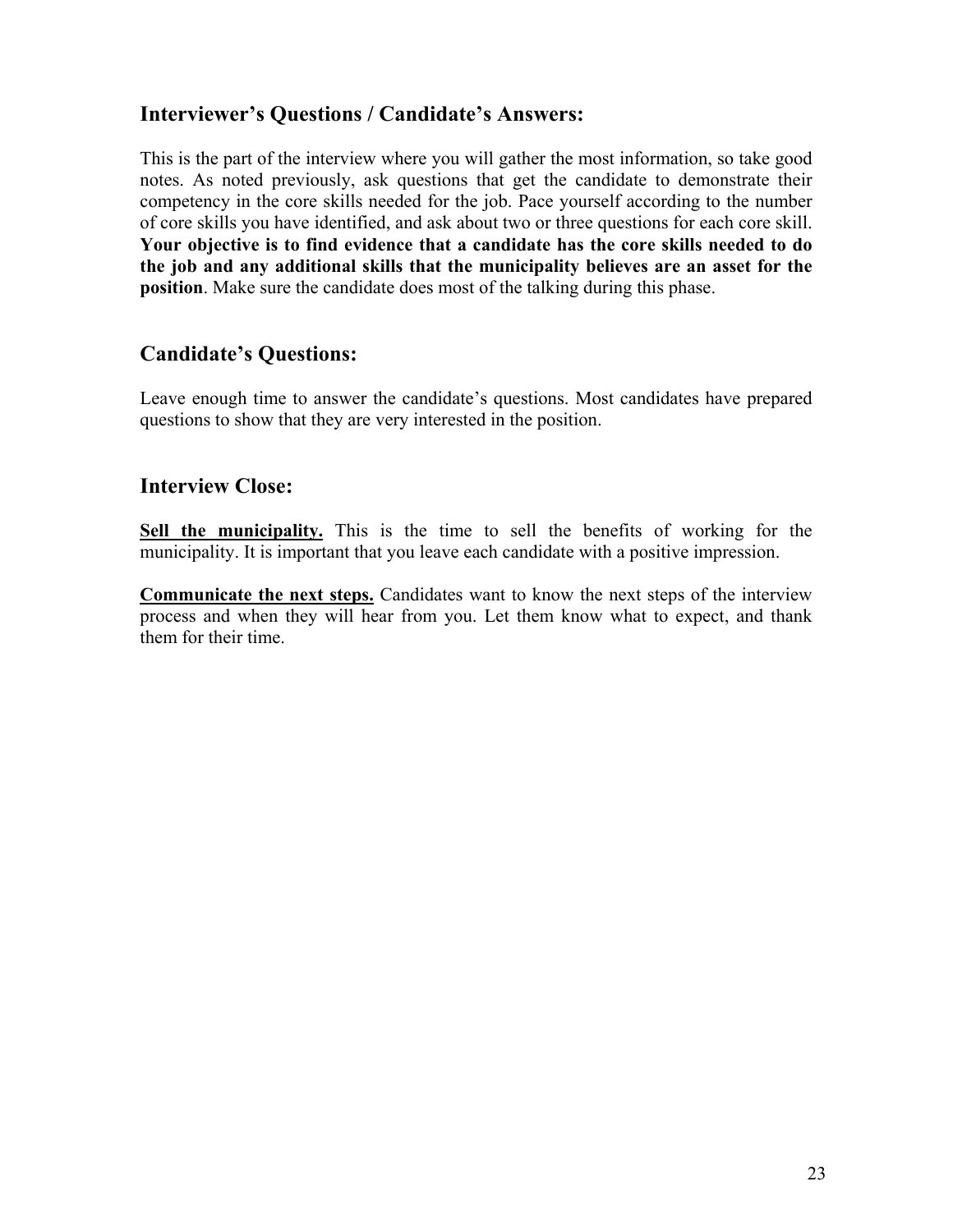#### **Interview Tips**

The following provides some tips for common road-blocks that occur during an interview.

**Keeping the candidate on track.** The person asking the questions controls and directs the flow. If a candidate does not answer a question with the information council is seeking, re-phrase the question. For example, if the candidate is asked what personal qualities are necessary for success and answers, "you need at least 3 years of experience in financial management," try putting the candidate back on track by being gently persistent: "Perhaps I didn't make myself clear; I meant what personal qualities are necessary for success, not what kind of experience."

**The flustered candidate.** What if a candidate is stumped on a question? The interviewers may be inclined to let them off the hook with, "that's alright, let's move on." This is the wrong approach, because you still need an answer to the question. Try saying, "that's alright, take your time to answer, I'm sure something will come to you." If the candidate still draws a blank, move onto another question and return to the question when the candidate appears more relaxed.

**The talkative candidate.** The challenge with a talkative candidate is to guide the interview to gather information needed to make a hiring decision. You can handle a talkative candidate by either:

- Jump into the conversation with "You know, that's very interesting. It makes me want to ask you about…." and then move onto the next topic.
- Start talking along with the candidate and redirect the conversation to a new area. Keep talking until the candidate stops, which should be in the first few seconds.

### **3.5 - Evaluating the Interview**

During the interview, each member of council should take notes of the candidate's responses to the questions. Accurate and detailed notes on answers will enable them to more effectively evaluate the candidate's responses. It is easy to think that interviewers will remember each response, but it is hard to do after a long day of interviewing.

The interview schedule can be set up in such a way as to provide space to take notes on the responses to each question. For example: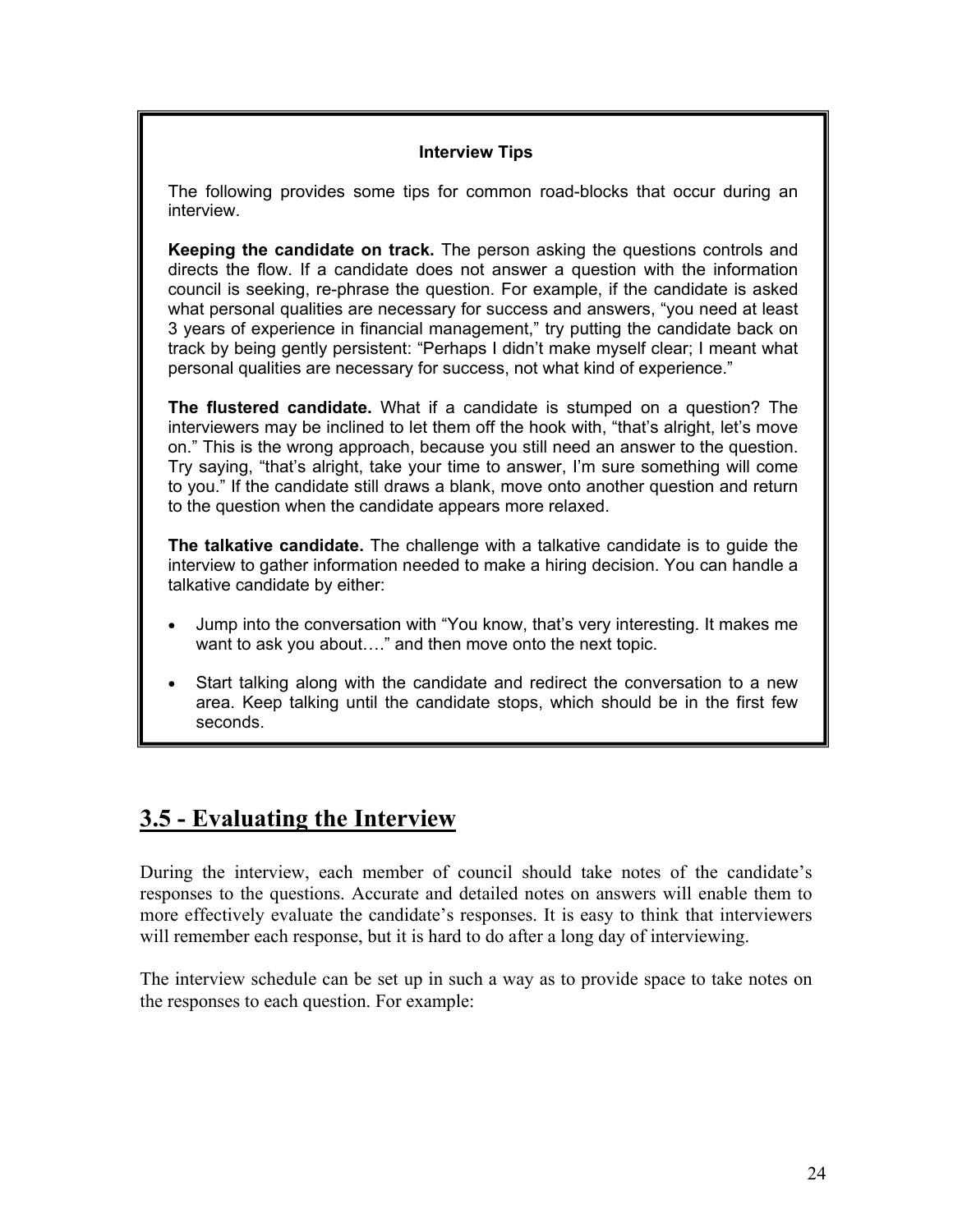### **Candidate # 1**

#### **Question #1 – Managing Change Skills**

Describe a situation in which you anticipated the future and made changes to current services to meet future needs.

In order to rate candidates on each core skill, the interviewers should use an evaluation sheet, which assigns the candidate a final score for each core skill. Based on the candidate's answers to the interview questions, the interviewers should be able to evaluate how well the candidate demonstrates expertise and proficiency in each core skill area. To make the best decision possible, all interviewers should evaluate the candidates separately and then review the findings as a group.

It is important to have a consistent and reliable evaluation system. An evaluation sheet highlights a candidate's expertise and proficiency in each core skill area, and helps to show which core skills are the candidate's strongest.

The following is an example of an evaluation sheet. In this sample, the candidates are assigned a score on their ability to demonstrate that they have met the core skill requirements of the position.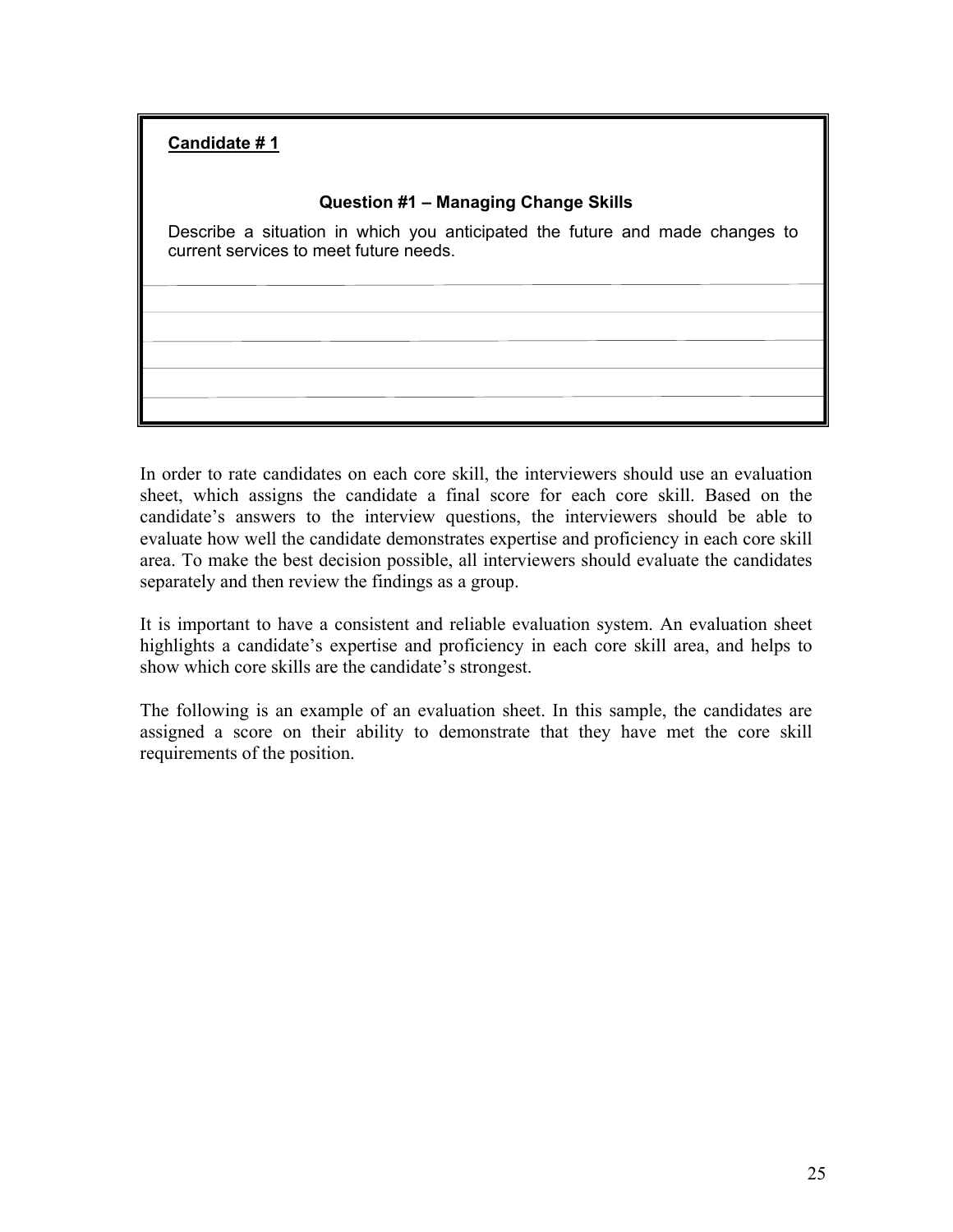# **3.6 – Sample Evaluation Sheet**

| <b>EVALUATION SHEET</b>                                                                                  |              |                |   |   |  |  |  |  |  |
|----------------------------------------------------------------------------------------------------------|--------------|----------------|---|---|--|--|--|--|--|
| Candidate's Name:                                                                                        |              |                |   |   |  |  |  |  |  |
| Position:                                                                                                |              |                |   |   |  |  |  |  |  |
| <u>Rate each core skill, and any additional skills on a scale from 1 to 4 by circling the</u><br>rating. |              |                |   |   |  |  |  |  |  |
| 1 = No evidence of desired skill (could not provide any specific examples)                               |              |                |   |   |  |  |  |  |  |
| 2 = Limited evidence that candidate meets the desired skill (provided incomplete or<br>vague examples)   |              |                |   |   |  |  |  |  |  |
| 3 = Evidence that candidate meets the desired skill (provided only one specific and<br>complete example) |              |                |   |   |  |  |  |  |  |
| 4 = Very strong evidence of desired skill (provided several specific and complete<br>examples)           |              |                |   |   |  |  |  |  |  |
| Core skill name:<br>Rating                                                                               |              |                |   |   |  |  |  |  |  |
|                                                                                                          | $\mathbf 1$  | $\overline{2}$ | 3 | 4 |  |  |  |  |  |
| Financial Management-------------------------                                                            | $\mathbf 1$  | $\overline{2}$ | 3 | 4 |  |  |  |  |  |
| Human Resource Management--------------------                                                            | $\mathbf 1$  | $\overline{2}$ | 3 | 4 |  |  |  |  |  |
| Communication-------------------------------                                                             | 1            | $\overline{2}$ | 3 | 4 |  |  |  |  |  |
| Analytical / Problem Solving----------------------                                                       | $\mathbf{1}$ | $\overline{2}$ | 3 | 4 |  |  |  |  |  |
| Leadership-----------------------------------                                                            | 1            | $\overline{2}$ | 3 | 4 |  |  |  |  |  |
| Managing Change----------------------------                                                              | 1            | 2              | 3 | 4 |  |  |  |  |  |
|                                                                                                          | $\mathbf{1}$ | $\overline{2}$ | 3 | 4 |  |  |  |  |  |
| <b>Optional Desired Skills:</b>                                                                          |              |                |   |   |  |  |  |  |  |
| Economic Development----------------------                                                               | 1            | $\overline{2}$ | 3 | 4 |  |  |  |  |  |
| Project Implementation-----------------------                                                            | $\mathbf{1}$ | $\overline{2}$ | 3 | 4 |  |  |  |  |  |
| Recreation Programs / Service Delivery-----------                                                        | $\mathbf 1$  | $\overline{2}$ | 3 | 4 |  |  |  |  |  |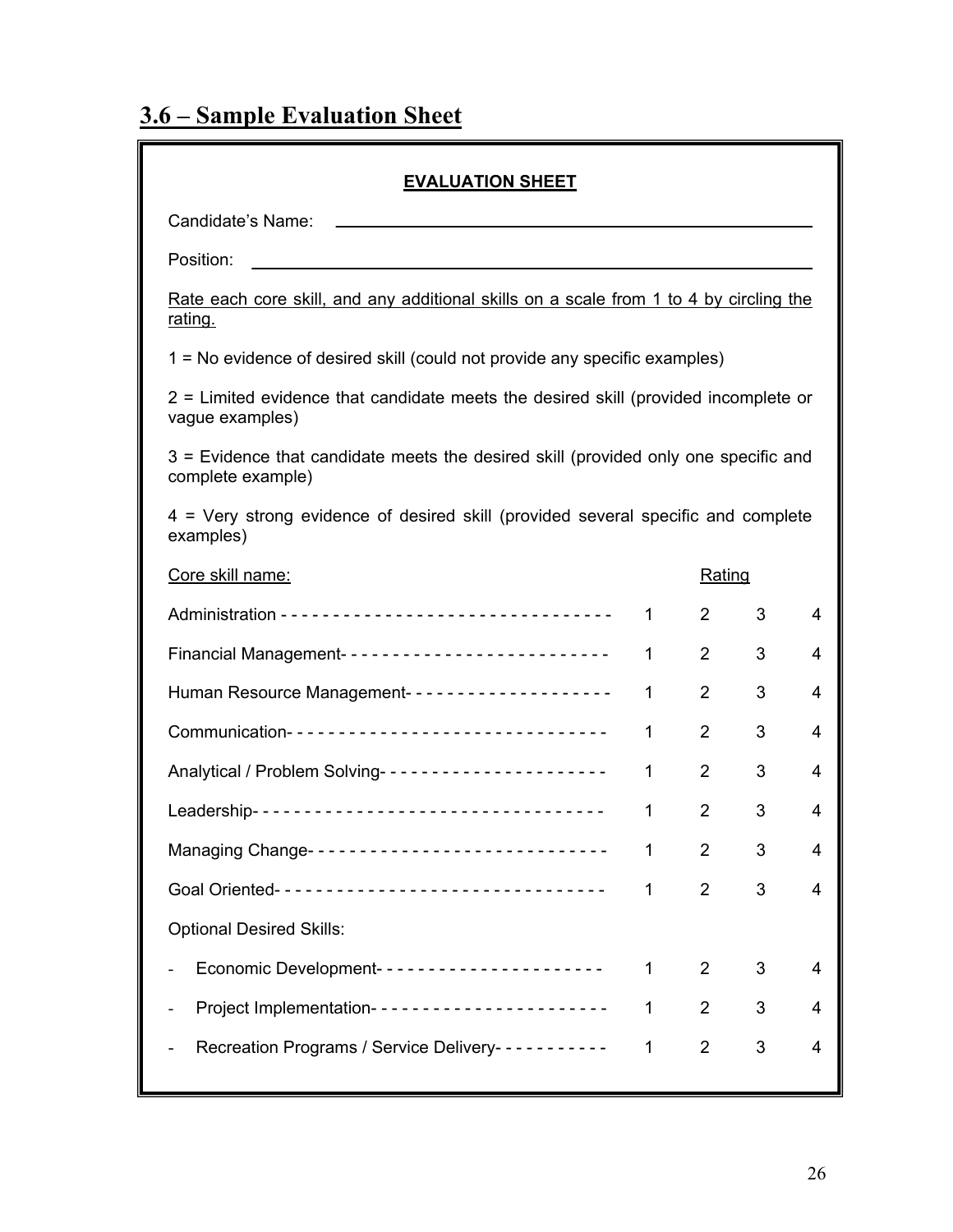### **3.7 - Second Interviews**

The hiring process is more complex for senior positions. For this reason, the council may want to arrange a second or even third interview. A second interview will enable the council to continue to examine the candidate's ability and capability related to core skills, double-check items from the first interview and explore other areas of interest. (for example, the candidate's motivational drive, ability to work with council, etc.)

When candidates make it to the second round of interviews, they should be real contenders for the position. The end of the second round of interviews should give the council enough information to make a final decision; however, a third interview may be necessary.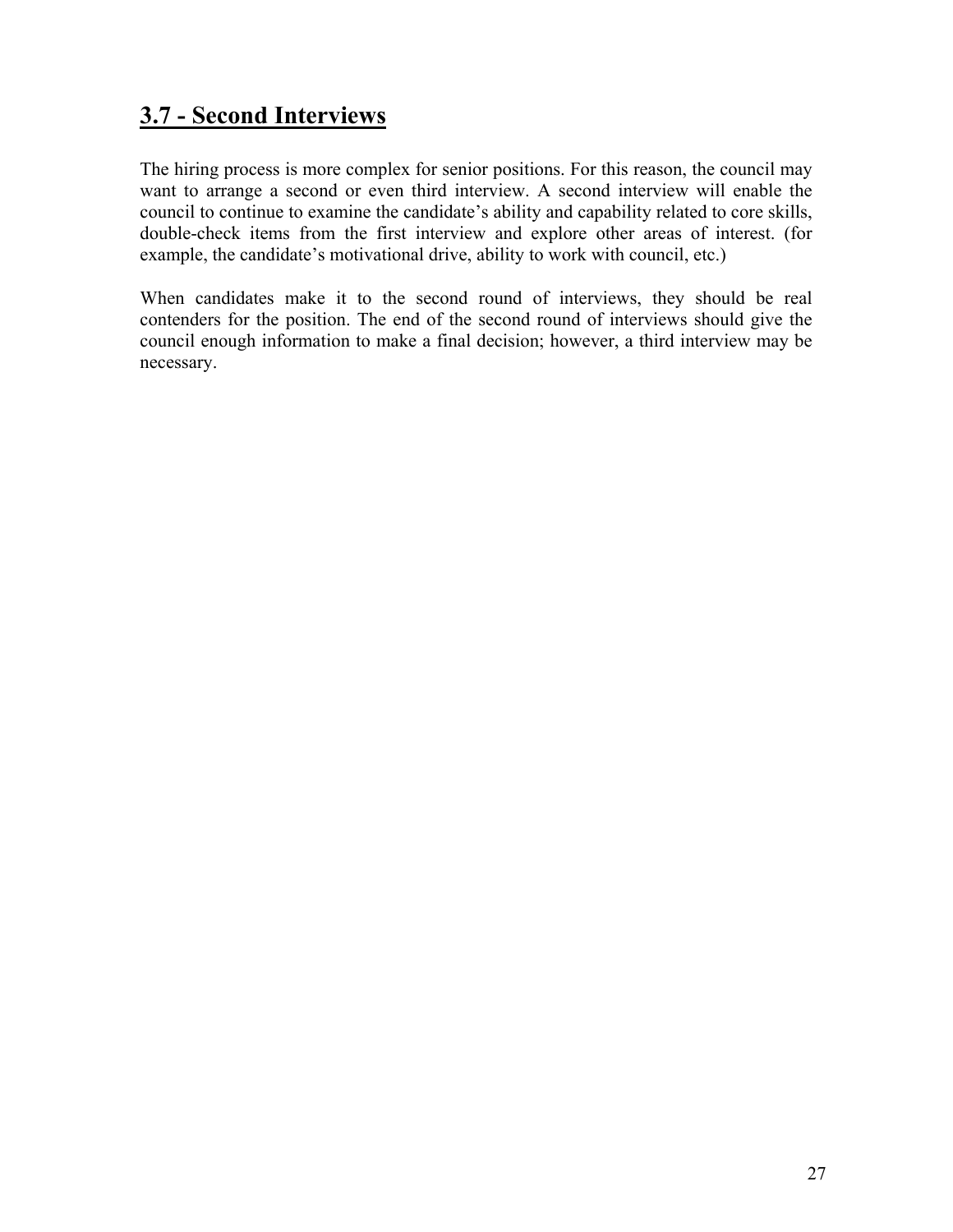# **STEP 4 –CHECKING REFERENCES & MAKING A JOB OFFER**

### **4.1 - Checking References**

The reference check is the final critical step in making sure the best candidate is hired to the Administrator position. Candidates should be prepared to provide 3 references – at least 2 of these should be people they reported to at their present or previous job. References should be checked partly to verify what you have already discovered, partly to give you peace of mind, and partly to give you a greater understanding of how to get the best out of your chosen candidate once on board.

The Rural Municipal Administrators' Association (RMAA) keeps a list of suspended and expelled members. It is beneficial to contact the RMAA Executive Director regarding candidates, as an additional reference check.

The following are some sample questions that can be asked when checking references. Not all will apply to the candidate you are asking about – your reference questions will have to be tailored to each individual's circumstances.

### **Sample Reference Questions**

- What is your opinion of (candidate's) skills in terms of their ability to deliver within their current position? (Repeat this question to cover all the relevant core skills required for the job.)
- What is your opinion of what motivated (candidate) within their current position?
- What is your opinion of (candidate) as a team player within the organization?
- What would you say was (candidate's) greatest strength?
- What would you say was (candidate's) biggest weakness?
- How would you say (candidate) took direction?
- What management problems, if any, did (candidate) cause you? (If necessary, follow up with – how did you resolve these issues?)
- What parts of the job did (candidate) have the most problems with?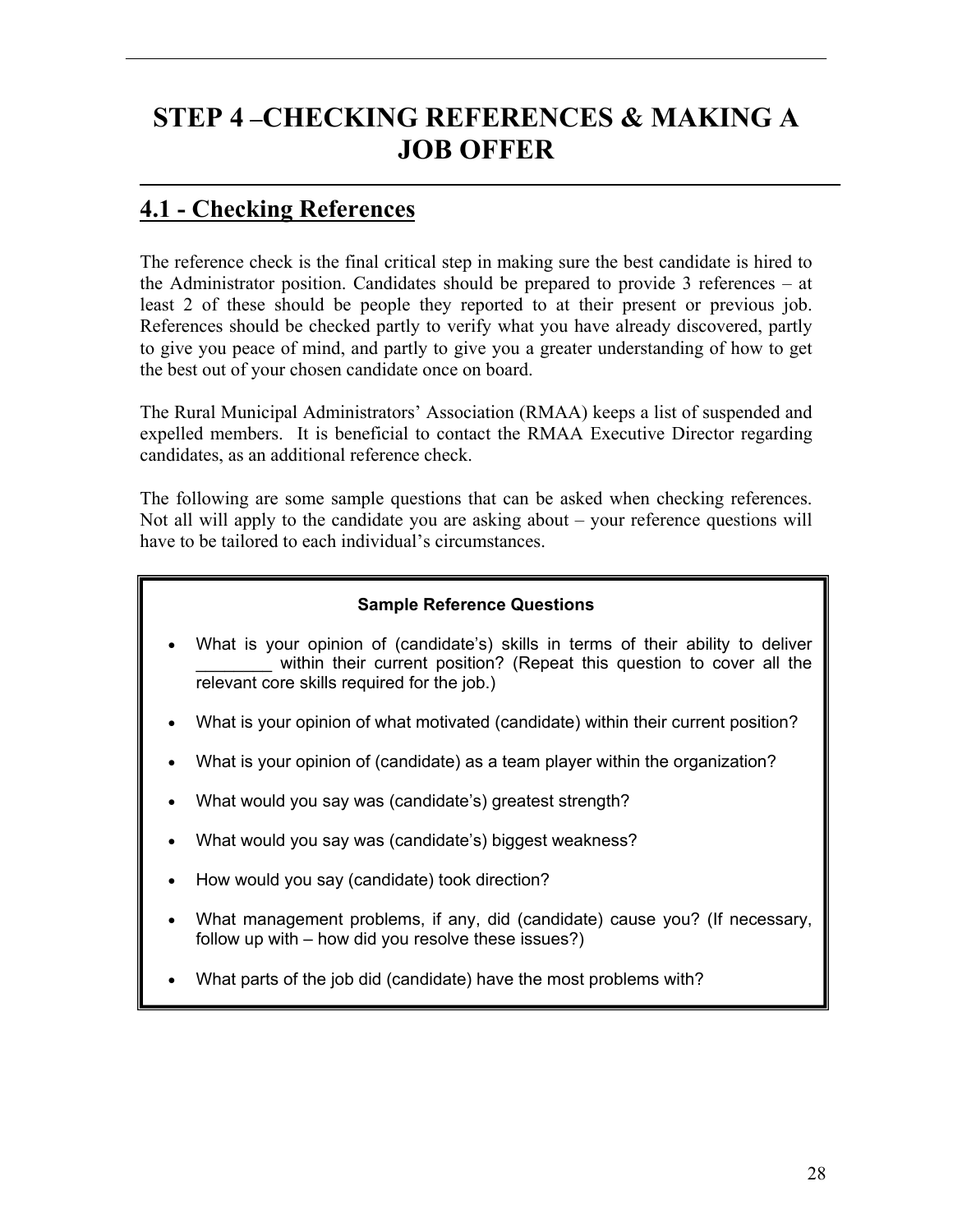#### **Sample Reference Questions (continued)**

- What was (candidate's) attitude toward developing needed new skills?
- How adept was (candidate) at developing new skills?
- How effectively did (candidate) achieve your organization's goals?
- How effective was (candidate) at communicating with the public? With coworkers? With other employees?
- How well did (candidate) deal with the public or handle sensitive issues with the public / media?
- What advice would you give me, as a potential employer of (candidate)?

### **4.2 - Letter of Offer and Terms of Employment**

Once the recruitment process is complete and council has chosen the preferred candidate, making an offer is the final step. This is critical in the recruitment process and has to be properly thought out in advance and clearly communicated. Unsuccessful candidates also need to be informed.

An offer should be presented to the successful candidate in two ways: first verbally (by telephone or in person) and later in writing. After the verbal offer is accepted, a written letter of offer should follow. The letter will generally outline the conditions of employment including start date, starting salary, probationary period, nature and funding of fringe benefits, vacation period, expense policy, moving allowance and information on professional development. The letter of offer should also include a place for the candidate to sign and formally accept the position. A signed copy of the letter of offer returned to the municipality is confirmation of acceptance of the position.

**As the letter of offer will act like an employment contract, it is recommended that your municipal solicitor review it before it is sent to the candidate.** 

An alternative to a letter of offer is to appoint an Administrator subject to the terms and conditions of a mutually acceptable contract. Those municipalities that offer employment contracts should include the contract with the letter of offer and advise the candidate that they may accept the contract by signing it and returning the original to the municipal office. An employment contract sets out the terms and conditions of employment, such as the length of the contract, the requirements of the position, the mechanism to adjust salary, the method for terminating the contract, etc.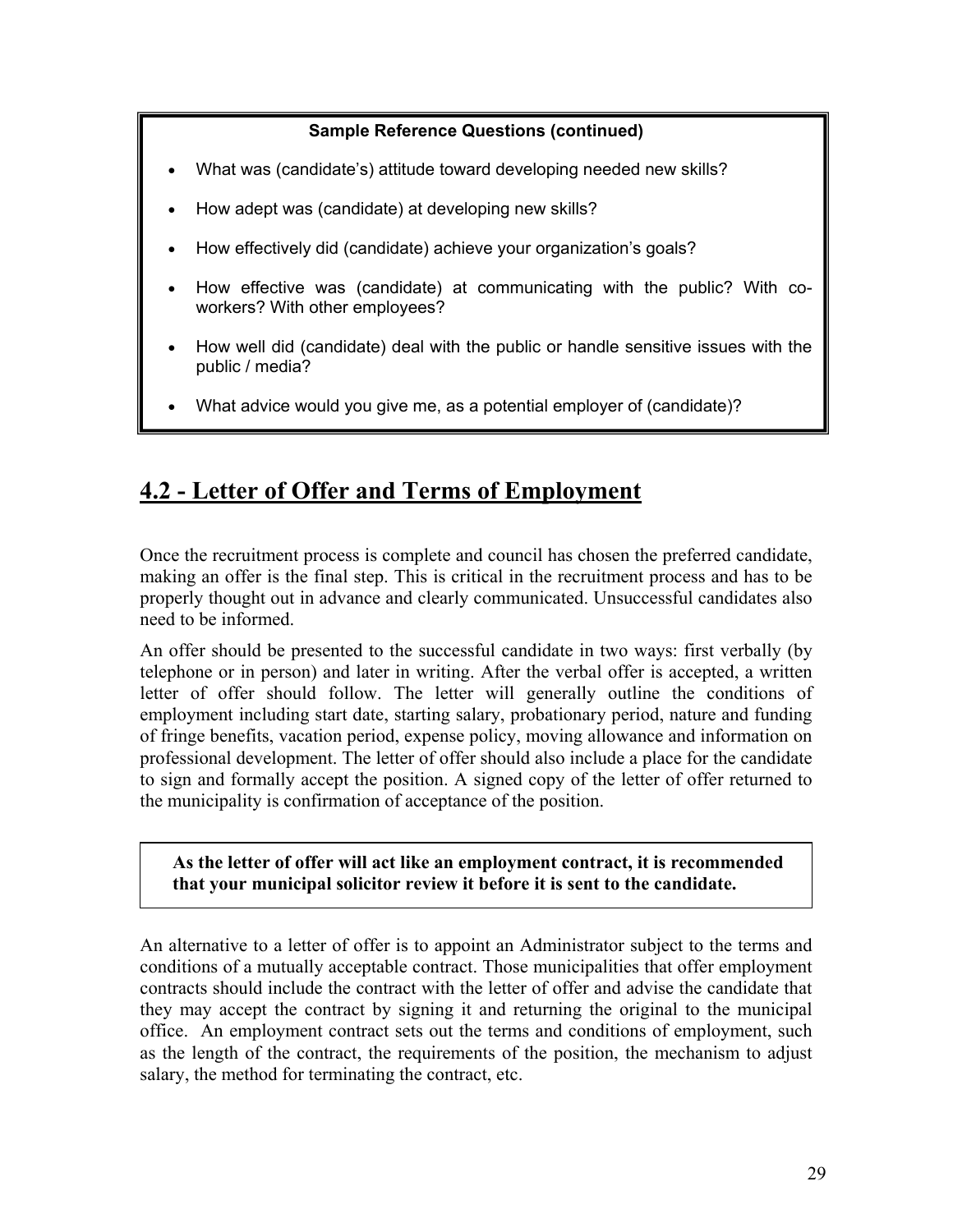**Your municipal solicitor should be asked to review / approve the contract.** A properly worded contract can limit any unforeseen consequences in the event of a premature dismissal or disputes about terms and conditions of employment. Both the candidate and the council will have had input into the employment contract and therefore the final document should reflect a common understanding of the commitments made.

For those municipalities that do not offer employment contracts, many have a personnel policy that outlines the specific conditions of employment. In this case, ensure the policy is up-to-date and include it with the letter of offer.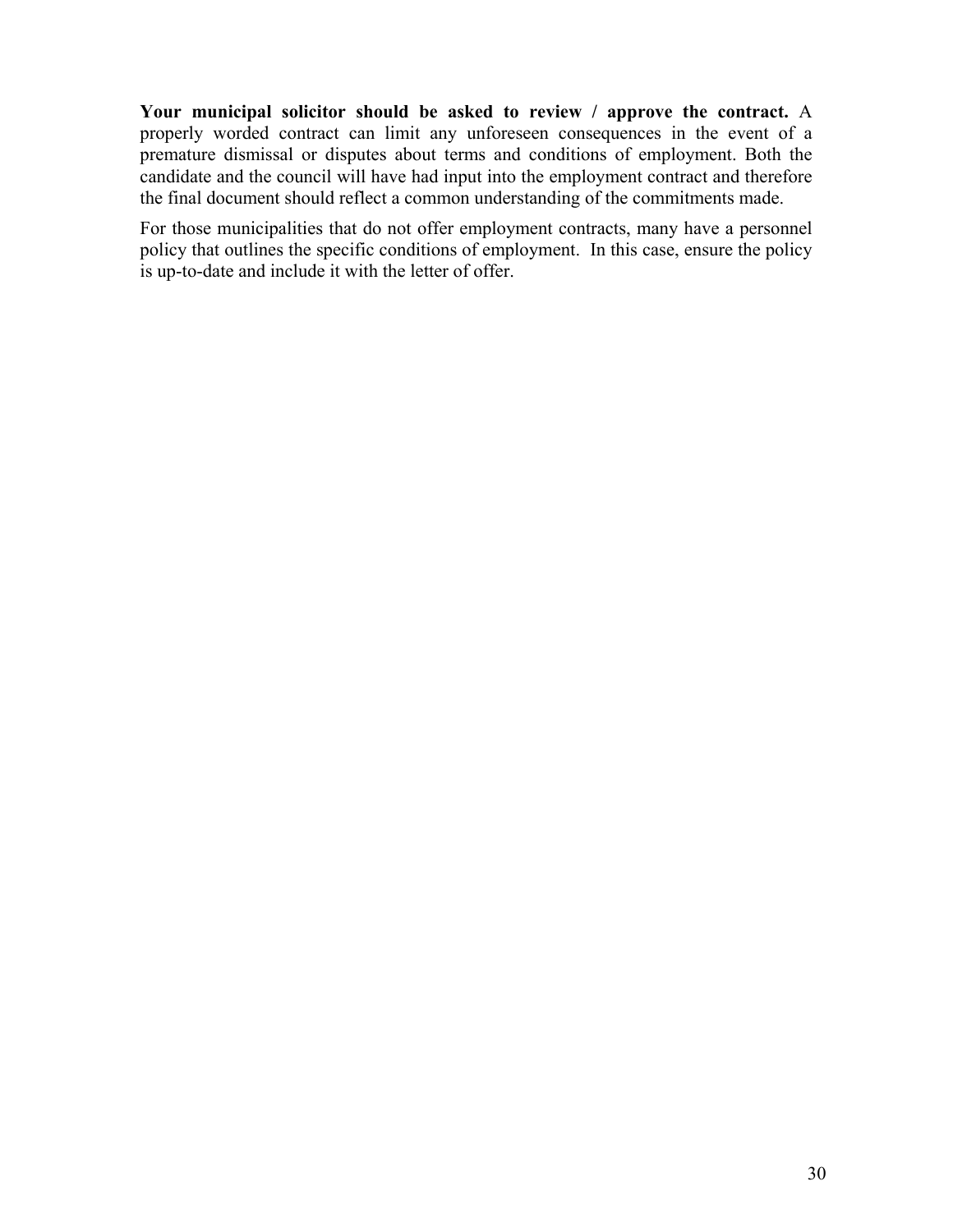August 7, 2007

Name and Address

#### PRIVATE AND CONFIDENTIAL

Dear (Candidate):

#### **Re: Administrator Position**

I am pleased to confirm that you have been selected for the position of Administrator for the Rural Municipality of \_\_\_\_\_\_\_\_\_. The position is offered on the following terms and conditions:

Your effective start date will be \_\_\_\_\_\_\_\_\_\_, 20\_\_\_\_. Your starting salary as the Administrator will be \$xx, xxx per annum.

You will be on probation for you first twelve months (12) of employment with the Municipality of \_\_\_\_\_\_\_. The Council will meet with you and conduct a performance review after you have completed six (6) months of employment, once again after twelve (12) months, after which time, the probationary period will expire or be extended. The Council will meet with you annually thereafter.

Enclosed is a copy of the personnel policy and information about the municipal benefits plan. Please review each and call <name and contact information> if you have any questions in this regard.

To confirm acceptance of this offer, please sign and return a copy of this letter to the municipality within 5 working days.

I look forward to meeting with you on \_\_\_\_\_, 200\_ at (time) at the municipal office to introduce you to the other staff members and to help familiarize you with your new workplace.

If you have any questions in the meantime, do not hesitate to call me.

Congratulations on your appointment. We are very pleased to have you join our team. Welcome aboard!

Yours truly,

Reeve

**Enclosures** 

I accept the above offer of employment in accordance with the conditions specified above.

 $\overline{\phantom{a}}$  , and the contribution of the contribution of  $\overline{\phantom{a}}$  , and  $\overline{\phantom{a}}$  , and  $\overline{\phantom{a}}$  , and  $\overline{\phantom{a}}$ 

Signature Date Date